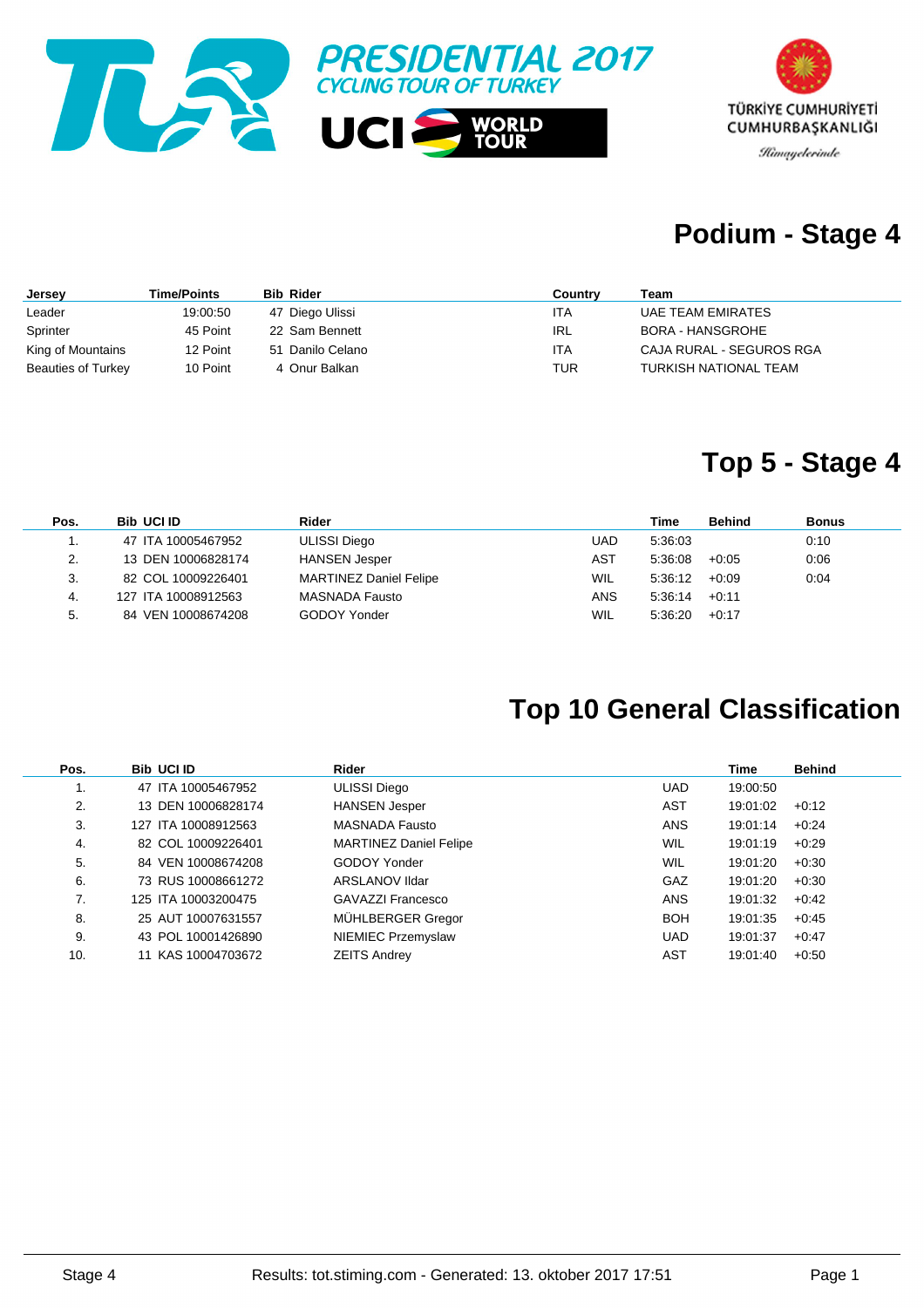

# **Stage 4 Marmaris - Selçuk (Stage classification)**

| Pos. | <b>Bib UCI ID</b>   | Rider                         |            | Time    | Behind  | Bonus   |
|------|---------------------|-------------------------------|------------|---------|---------|---------|
| 1.   | 47 ITA 10005467952  | <b>ULISSI Diego</b>           | UAD        | 5:36:03 |         | 0:10    |
| 2.   | 13 DEN 10006828174  | <b>HANSEN Jesper</b>          | AST        | 5:36:08 | $+0:05$ | 0:06    |
| 3.   | 82 COL 10009226401  | <b>MARTINEZ Daniel Felipe</b> | <b>WIL</b> | 5:36:12 | $+0.09$ | 0:04    |
| 4.   | 127 ITA 10008912563 | MASNADA Fausto                | ANS        | 5:36:14 | $+0:11$ |         |
| 5.   | 84 VEN 10008674208  | GODOY Yonder                  | <b>WIL</b> | 5:36:20 | $+0:17$ |         |
| 6.   | 73 RUS 10008661272  | <b>ARSLANOV IIdar</b>         | GAZ        | 5:36:20 | $+0:17$ |         |
| 7.   | 125 ITA 10003200475 | <b>GAVAZZI Francesco</b>      | ANS        | 5:36:35 | $+0.32$ |         |
| 8.   | 25 AUT 10007631557  | MÜHLBERGER Gregor             | BOH        | 5:36:35 | $+0.32$ |         |
| 9.   | 43 POL 10001426890  | NIEMIEC Przemyslaw            | UAD        | 5:36:37 | $+0.34$ |         |
| 10.  | 11 KAS 10004703672  | <b>ZEITS Andrey</b>           | AST        | 5:36:40 | $+0.37$ |         |
| 11.  | 24 CZE 10003272217  | <b>KÖNIG Leopold</b>          | BOH        | 5:36:42 | $+0.39$ |         |
| 12.  | 34 COL 10004641937  | PANTANO GOMEZ Jarlinson       | <b>TFS</b> | 5:36:53 | $+0.50$ |         |
| 13.  | 85 HVI 10006887687  | KOSHEVOY Ilia                 | <b>WIL</b> | 5:36:53 | $+0.50$ |         |
| 14.  | 53 ESP 10006737238  | <b>PRADES Eduard</b>          | <b>CJR</b> | 5:37:04 | $+1:01$ |         |
| 15.  | 41 COL 10006916080  | ATAMUPA HURTADO Jhon Darwin   | UAD        | 5:37:06 | $+1:03$ |         |
| 16.  | 94 ESP 10006489987  | SIMON CASULLERAS Jordi        | SOU        | 5:37:06 | $+1:03$ |         |
| 17.  | 58 ESP 10006555867  | RUBIO Diego                   | <b>CJR</b> | 5:37:06 | $+1:03$ |         |
| 18.  | 54 ESP 10009191540  | <b>MOLINA Antonio</b>         | <b>CJR</b> | 5:37:15 | $+1:12$ |         |
| 19.  | 118 ITA 10005658114 | ZARDINI Edoardo               | BRD        | 5:37:20 | $+1:17$ |         |
| 20.  | 75 RUS 10002302015  | <b>LAGUTIN Sergey</b>         | GAZ        | 5:37:25 | $+1:22$ |         |
| 21.  | 55 USA 10006919417  | <b>BUTLER Christopher</b>     | <b>CJR</b> | 5:37:25 | $+1:22$ |         |
| 22.  | 83 COL 10010984020  | <b>FLOREZ Miguel</b>          | <b>WIL</b> | 5:37:27 | $+1:24$ |         |
| 23.  | 67 POL 10002832077  | <b>TACIAK Mateusz</b>         | CCC        | 5:37:27 | $+1:24$ |         |
| 24.  | 23 GER 10007583158  | <b>HERKLOTZ Silvio</b>        | BOH        | 5:37:35 | $+1:32$ |         |
| 25.  | 35 USA 10006570924  | <b>REIJNEN Kiel</b>           | <b>TFS</b> | 5:37:35 | $+1:32$ |         |
| 26.  | 36 BEL 10007079970  | <b>THEUNS Edward</b>          | <b>TFS</b> | 5:37:35 | $+1:32$ |         |
| 27.  | 116 ITA 10008696032 | <b>STERBINI Simone</b>        | BRD        | 5:37:47 | $+1:44$ |         |
| 28.  | 74 RUS 10002652528  | FIRSANOV Sergey               | GAZ        | 5:37:50 | $+1:47$ |         |
| 29.  | 63 POL 10009765254  | <b>BROZYNA Piotr</b>          | ccc        | 5:37:56 | $+1:53$ |         |
| 30.  | 1 TUR 10007508790   | <b>ORKEN Ahmet</b>            | TNT        | 5:38:16 | $+2:13$ |         |
| 31.  | 64 POL 10007994194  | <b>PLUCINSKI Leszek</b>       | CCC        | 5:38:18 | $+2:15$ |         |
| 32.  | 17 KAS 10007219309  | <b>BIZHIGITOV Zhandos</b>     | AST        | 5:38:18 | $+2:15$ |         |
| 33.  | 112 ITA 10006467860 | <b>BARBIN Enrico</b>          | BRD        | 5:38:29 | $+2:26$ |         |
| 34.  | 27 LVA 10002879062  | <b>SARAMOTINS Aleksejs</b>    | <b>BOH</b> | 5:38:29 | $+2:26$ |         |
| 35.  | 37 USA 10007897602  | <b>DANIEL Gregory</b>         | <b>TFS</b> | 5:38:29 | $+2:26$ |         |
| 36.  | 32 JPN 10002523596  | <b>BEPPU Fumiyuki</b>         | TFS        | 5:38:32 | $+2:29$ |         |
| 37.  | 2 TUR 10005828165   | <b>BAKIRCI Nazim</b>          | TNT        | 5:38:37 | $+2:34$ |         |
| 38.  | 5 TUR 10009712310   | BALKAN Serkan                 | TNT        | 5:38:38 | $+2:35$ |         |
| 39.  | 78 RUS 10002314947  | <b>BRUTT Pavel</b>            | GAZ        | 5:38:49 | $+2:46$ |         |
| 40.  | 46 ITA 10009703620  | RAVASI Edward                 | UAD        | 5:38:55 | $+2:52$ |         |
| 41.  | 106 BEL 10007969643 | <b>STASSEN Julien</b>         | WVA        | 5:39:21 | $+3:18$ |         |
| 42.  | 105 FRA 10049906682 | <b>MASSON Christophe</b>      | WVA        | 5:39:36 | $+3:33$ |         |
| 43.  | 66 POL 10007946506  | PALUTA Michal                 | CCC        | 5:39:36 | $+3:33$ | $-0:20$ |
| 44.  | 128 ITA 10009392412 | <b>VENDRAME Andrea</b>        | ANS        | 5:40:02 | $+3:59$ |         |
| 45.  | 104 BEL 10009365837 | <b>DERUETTE Thomas</b>        | WVA        | 5.40:11 | $+4:08$ |         |
| 46.  | 57 ESP 10002526327  | ARROYO David                  | <b>CJR</b> | 5:40:18 | $+4:15$ |         |
| 47.  | 111 ITA 10009505475 | <b>ALBANESE Vincenzo</b>      | <b>BRD</b> | 5:40:22 | $+4:19$ |         |
| 48.  | 107 SUI 10007803127 | <b>SPENGLER Lukas</b>         | WVA        | 5:40:54 | $+4:51$ |         |
| 49.  | 3 TUR 10009267524   | <b>AKDILEK Ahmet</b>          | <b>TNT</b> | 5:41:04 | $+5:01$ |         |
| 50.  | 117 ITA 10007527786 | <b>TONELLI Alessandro</b>     | <b>BRD</b> | 5:41:15 | $+5:12$ |         |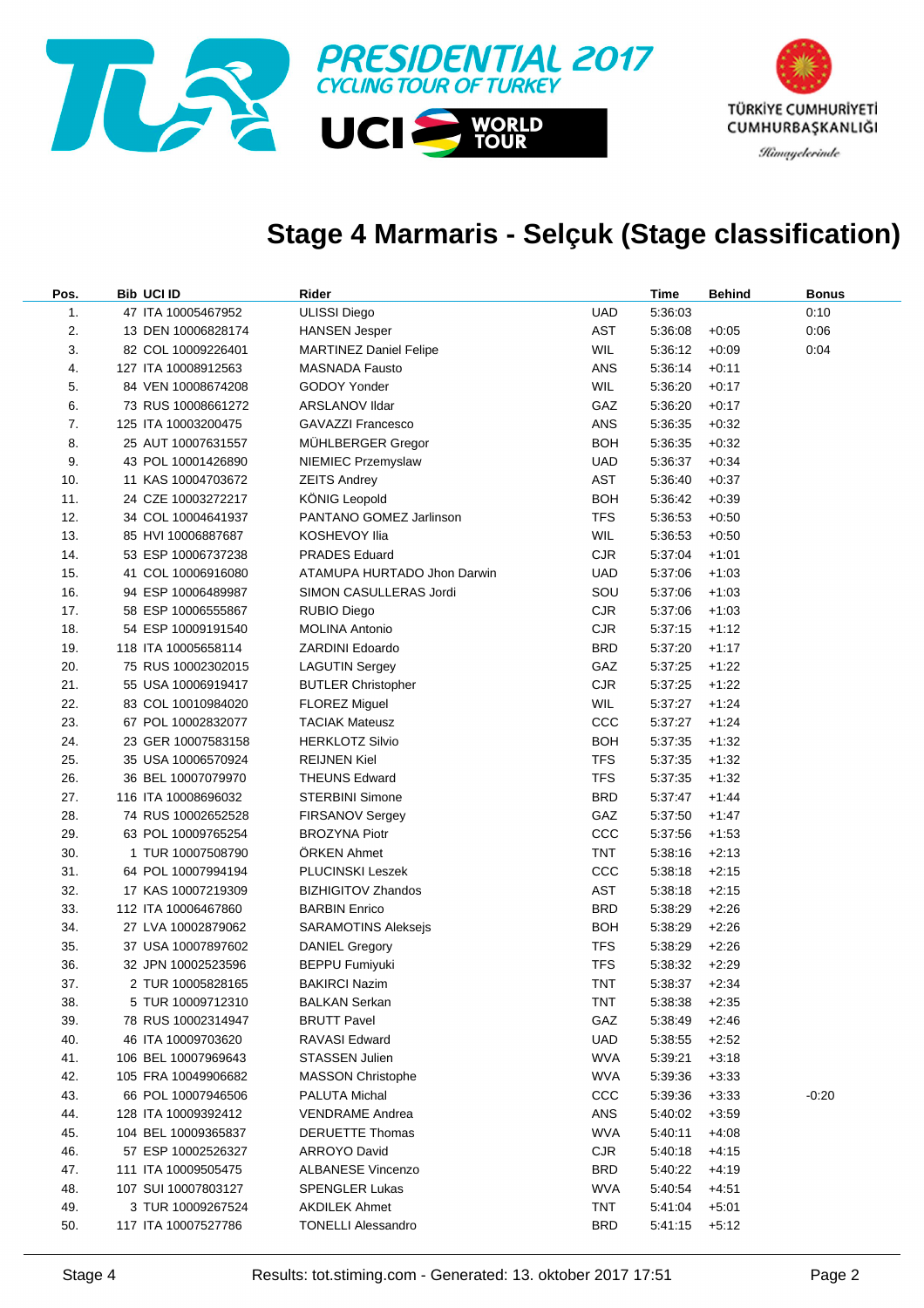





| 51. | 113 ITA 10006684896 | <b>MAESTRI Mirco</b>        | BRD        | 5:41:15 | $+5:12$  |      |
|-----|---------------------|-----------------------------|------------|---------|----------|------|
| 52. | 92 BRA 10005671450  | SANTOS CARDOSO Flavio       | SOU        | 5:41:48 | $+5:45$  |      |
| 53. | 52 POR 10006878900  | <b>REIS Rafael</b>          | CJR        | 5:41:48 | $+5:45$  |      |
| 54. | 91 BRA 10006885364  | FERRAZ AFFONSO Murilo       | SOU        | 5:41:48 | $+5:45$  |      |
| 55. | 126 ITA 10008198201 | SPREAFICO Matteo            | ANS        | 5:42:26 | $+6.23$  |      |
| 56. | 124 ITA 10008672891 | <b>FRAPPORTI Mattia</b>     | ANS        | 5:42:26 | $+6.23$  |      |
| 57. | 12 KAS 10004828459  | <b>GRUZDEV Dmitriy</b>      | AST        | 5:42:59 | $+6.56$  |      |
| 58. | 45 NOR 10006535356  | <b>LAENGEN Vegard Stake</b> | <b>UAD</b> | 5:44:02 | $+7:59$  |      |
| 59. | 18 KAS 10010041100  | STALNOV Nikita              | <b>AST</b> | 5:44:07 | $+8.04$  |      |
| 60. | 71 RUS 10002832279  | <b>TRUSOV Nikolay</b>       | GAZ        | 5:44:07 | $+8.04$  |      |
| 61. | 76 RUS 10003270904  | ROVNY Ivan                  | GAZ        | 5:44:07 | $+8.04$  |      |
| 62. | 8 TUR 10007593868   | <b>ATALAY Muhammet</b>      | <b>TNT</b> | 5:44:07 | $+8.04$  |      |
| 63. | 4 TUR 10009197301   | <b>BALKAN Onur</b>          | <b>TNT</b> | 5:44:07 | $+8.04$  |      |
| 64. | 103 BEL 10002416900 | <b>HABEAUX Gregory</b>      | <b>WVA</b> | 5:45:06 | $+9:03$  |      |
| 65. | 68 POL 10007951455  | STOSZ Patryk                | CCC        | 5:45:21 | $+9:18$  |      |
| 66. | 61 CZE 10007503134  | <b>SISR Frantisek</b>       | CCC        | 5:45:21 | $+9:18$  |      |
| 67. | 62 GER 10008032287  | <b>KOCH Jonas</b>           | CCC        | 5:45:21 | $+9:18$  |      |
| 68. | 65 POL 10008628637  | <b>MALECKI Kamil</b>        | CCC        | 5:45:21 | $+9:18$  |      |
| 69. | 93 BRA 10003232912  | NICACIO Pedro Autran        | SOU        | 5:47:48 | $+11:45$ |      |
| 70. | 16 KAS 10003264941  | TLEUBAYEV Ruslan            | AST        | 5:47:58 | $+11:55$ |      |
| 71. | 31 ITA 10006114620  | <b>ALAFACI Eugenio</b>      | <b>TFS</b> | 5:47:58 | $+11:55$ |      |
| 72. | 102 BEL 10009806074 | <b>DUQUENNOY Jimmy</b>      | <b>WVA</b> | 5:47:58 | $+11:55$ |      |
| 73. | 77 RUS 10005914758  | <b>BOEV</b> Igor            | GAZ        | 5:47:58 | $+11:55$ |      |
| 74. | 33 ITA 10004739442  | <b>COLEDAN Marco</b>        | <b>TFS</b> | 5:47:58 | $+11:55$ |      |
| 75. | 44 SVN 10004611726  | <b>KUMP Marko</b>           | UAD.       | 5:47:58 | $+11:55$ |      |
| 76. | 38 NED 10003322939  | VAN POPPEL Boy              | <b>TFS</b> | 5:47:58 | $+11:55$ |      |
| 77. | 115 ITA 10006904057 | SIMION Paolo                | <b>BRD</b> | 5:47:58 | $+11:55$ |      |
| 78. | 15 ITA 10009027852  | <b>MINALI Riccardo</b>      | AST        | 5:47:58 | $+11:55$ |      |
| 79. | 81 ITA 10003073062  | <b>BELLETTI Manuel</b>      | <b>WIL</b> | 5:47:58 | $+11:55$ |      |
| 80. | 121 ITA 10008661777 | <b>BALLERINI Davide</b>     | ANS        | 5:48:18 | $+12:15$ | 0:03 |
| 81. | 108 BEL 10008638539 | <b>ROBEET Ludovic</b>       | <b>WVA</b> | 5:48:27 | $+12.24$ |      |
| 82. | 51 ITA 10010991902  | <b>CELANO Danilo</b>        | CJR        | 5:50:05 | $+14:02$ | 0:02 |
| 83. | 96 BRA 10023467415  | <b>RANGHETTI Victor</b>     | SOU        | 5:50:28 | $+14:25$ |      |
| 84. | 97 BRA 10003233417  | SILVA Roberto               | SOU        | 5:50:28 | $+14:25$ |      |
| 85. | 95 BRA 10015145017  | PIRES Raphael               | SOU        | 5:50:29 | $+14.26$ |      |
| 86. | 98 BRA 10015763692  | SILVA Lincoln               | SOU        | 5:50:29 | $+14:26$ |      |
| 87. | 87 ITA 10008897409  | <b>TURRIN Alex</b>          | <b>WIL</b> | 5:50:34 | $+14.31$ |      |
| 88. | 114 ITA 10010084344 | <b>MARONESE Marco</b>       | <b>BRD</b> | 5:50:34 | $+14.31$ |      |
| 89. | 6 TUR 10008683100   | <b>SAMLI Feritcan</b>       | TNT        | 5:50:34 | $+14:31$ | 0:01 |
| 90. | 26 ITA 10005390352  | PELUCCHI Matteo             | <b>BOH</b> | 5:50:34 | $+14:31$ |      |
| 91. | 86 ITA 10006903754  | <b>BERTAZZO Liam</b>        | <b>WIL</b> | 5:50:34 | $+14:31$ |      |
| 92. | 28 GER 10006670954  | <b>SCHWARZMANN Michael</b>  | <b>BOH</b> | 5:50:34 | $+14:31$ |      |
| 93. | 122 ITA 10004509268 | <b>BENFATTO Marco</b>       | ANS        | 5:50:34 | $+14:31$ |      |
| 94. | 7 TUR 10060263252   | ÖZGÜR Batuhan               | <b>TNT</b> | 5:50:34 | $+14:31$ |      |
| 95. | 88 ITA 10006003876  | <b>CECCHIN Alberto</b>      | <b>WIL</b> | 5:50:59 | $+14:56$ |      |
| 96. | 21 NZL 10005506651  | <b>ARCHBOLD Shane</b>       | BOH        | 5:50:59 | $+14:56$ |      |
| 97. | 48 ITA 10007585077  | <b>ZURLO Federico</b>       | <b>UAD</b> | 5:50:59 | $+14:56$ |      |
| 98. | 22 IRL 10006599519  | <b>BENNETT Sam</b>          | <b>BOH</b> | 5:51:02 | $+14:59$ |      |
| 99. | 42 ITA 10007890730  | <b>CONSONNI Simone</b>      | <b>UAD</b> | 5:51:40 | $+15:37$ |      |
|     |                     |                             |            |         |          |      |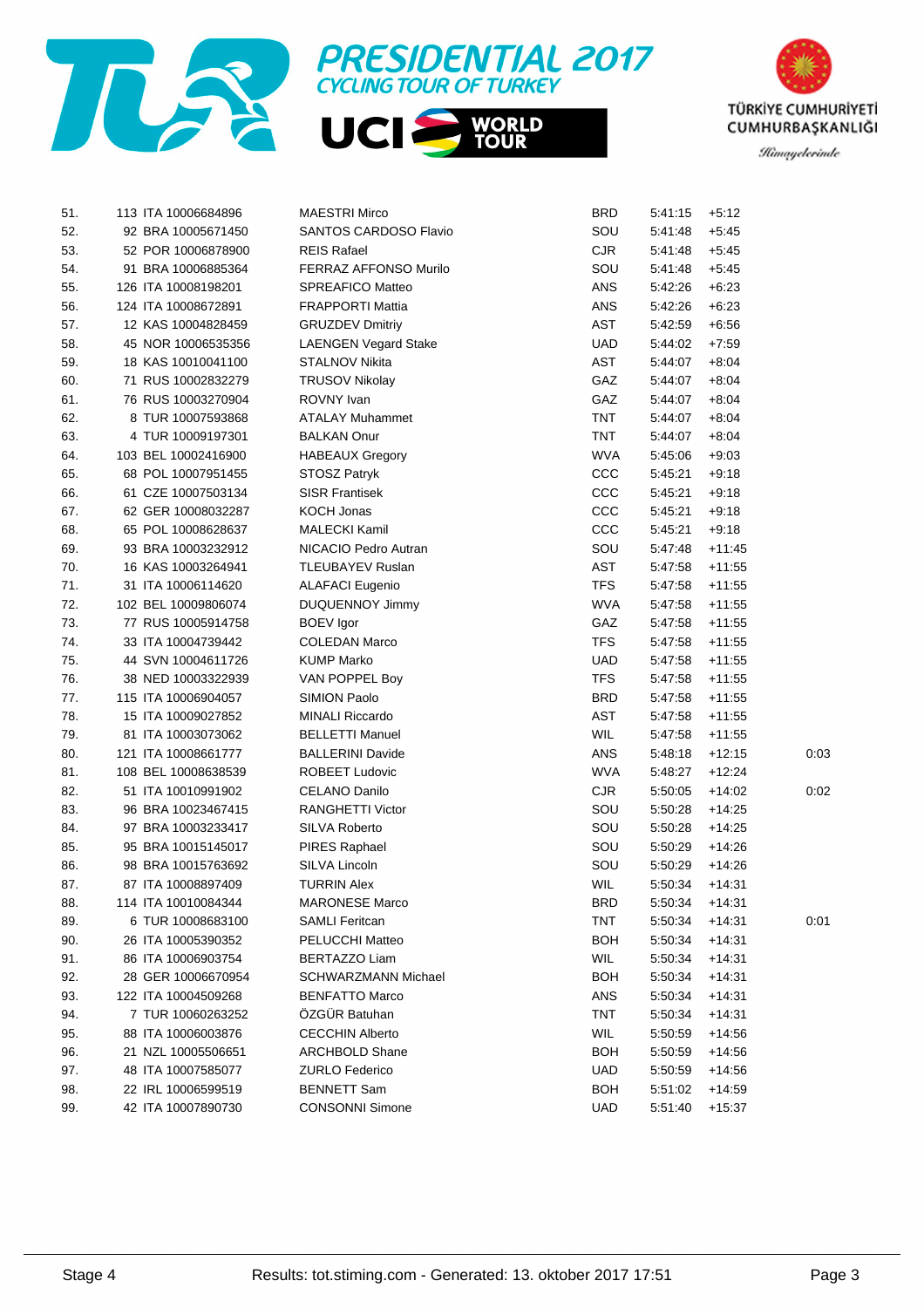



# **General classification**

| Pos. | <b>Bib UCI ID</b>   | Rider                         |            | <b>Time</b> | <b>Behind</b> |
|------|---------------------|-------------------------------|------------|-------------|---------------|
| 1.   | 47 ITA 10005467952  | <b>ULISSI Diego</b>           | <b>UAD</b> | 19:00:50    |               |
| 2.   | 13 DEN 10006828174  | <b>HANSEN Jesper</b>          | <b>AST</b> | 19:01:02    | $+0:12$       |
| 3.   | 127 ITA 10008912563 | <b>MASNADA Fausto</b>         | ANS        | 19:01:14    | $+0.24$       |
| 4.   | 82 COL 10009226401  | <b>MARTINEZ Daniel Felipe</b> | WIL        | 19:01:19    | $+0.29$       |
| 5.   | 84 VEN 10008674208  | GODOY Yonder                  | <b>WIL</b> | 19:01:20    | $+0.30$       |
| 6.   | 73 RUS 10008661272  | ARSLANOV IIdar                | GAZ        | 19:01:20    | $+0.30$       |
| 7.   | 125 ITA 10003200475 | <b>GAVAZZI Francesco</b>      | ANS        | 19:01:32    | $+0.42$       |
| 8.   | 25 AUT 10007631557  | MÜHLBERGER Gregor             | <b>BOH</b> | 19:01:35    | $+0.45$       |
| 9.   | 43 POL 10001426890  | NIEMIEC Przemyslaw            | <b>UAD</b> | 19:01:37    | $+0.47$       |
| 10.  | 11 KAS 10004703672  | <b>ZEITS Andrey</b>           | AST        | 19:01:40    | $+0.50$       |
| 11.  | 34 COL 10004641937  | PANTANO GOMEZ Jarlinson       | <b>TFS</b> | 19:01:53    | $+1:03$       |
| 12.  | 53 ESP 10006737238  | <b>PRADES Eduard</b>          | <b>CJR</b> | 19:02:04    | $+1:14$       |
| 13.  | 85 HVI 10006887687  | KOSHEVOY Ilia                 | WIL        | 19:02:04    | $+1:14$       |
| 14.  | 94 ESP 10006489987  | SIMON CASULLERAS Jordi        | SOU        | 19:02:06    | $+1:16$       |
| 15.  | 58 ESP 10006555867  | <b>RUBIO Diego</b>            | <b>CJR</b> | 19:02:06    | $+1:16$       |
| 16.  | 54 ESP 10009191540  | <b>MOLINA Antonio</b>         | <b>CJR</b> | 19:02:15    | $+1:25$       |
| 17.  | 36 BEL 10007079970  | <b>THEUNS Edward</b>          | <b>TFS</b> | 19:02:17    | $+1:27$       |
| 18.  | 41 COL 10006916080  | ATAMUPA HURTADO Jhon Darwin   | <b>UAD</b> | 19:02:17    | $+1:27$       |
| 19.  | 118 ITA 10005658114 | <b>ZARDINI Edoardo</b>        | <b>BRD</b> | 19:02:20    | $+1:30$       |
| 20.  | 55 USA 10006919417  | <b>BUTLER Christopher</b>     | <b>CJR</b> | 19:02:25    | $+1:35$       |
| 21.  | 67 POL 10002832077  | <b>TACIAK Mateusz</b>         | CCC        | 19:02:27    | $+1:37$       |
| 22.  | 23 GER 10007583158  | <b>HERKLOTZ Silvio</b>        | <b>BOH</b> | 19:02:35    | $+1:45$       |
| 23.  | 75 RUS 10002302015  | <b>LAGUTIN Sergey</b>         | GAZ        | 19:02:36    | $+1:46$       |
| 24.  | 83 COL 10010984020  | <b>FLOREZ Miguel</b>          | WIL        | 19:02:38    | $+1:48$       |
| 25.  | 35 USA 10006570924  | <b>REIJNEN Kiel</b>           | <b>TFS</b> | 19:02:57    | $+2:07$       |
| 26.  | 74 RUS 10002652528  | FIRSANOV Sergey               | GAZ        | 19:03:01    | $+2:11$       |
| 27.  | 1 TUR 10007508790   | <b>ORKEN Ahmet</b>            | <b>TNT</b> | 19:03:14    | $+2:24$       |
| 28.  | 17 KAS 10007219309  | <b>BIZHIGITOV Zhandos</b>     | AST        | 19:03:18    | $+2:28$       |
| 29.  | 63 POL 10009765254  | <b>BROZYNA Piotr</b>          | CCC        | 19:03:18    | $+2:28$       |
| 30.  | 112 ITA 10006467860 | <b>BARBIN Enrico</b>          | <b>BRD</b> | 19:03:29    | $+2:39$       |
| 31.  | 64 POL 10007994194  | PLUCINSKI Leszek              | CCC        | 19:03:29    | $+2:39$       |
| 32.  | 78 RUS 10002314947  | <b>BRUTT Pavel</b>            | GAZ        | 19:03:49    | $+2:59$       |
| 33.  | 46 ITA 10009703620  | <b>RAVASI Edward</b>          | <b>UAD</b> | 19:03:55    | $+3:05$       |
| 34.  | 32 JPN 10002523596  | <b>BEPPU Fumiyuki</b>         | <b>TFS</b> | 19:04:05    | $+3:15$       |
| 35.  | 27 LVA 10002879062  | <b>SARAMOTINS Aleksejs</b>    | <b>BOH</b> | 19:04:21    | $+3:31$       |
| 36.  | 2 TUR 10005828165   | <b>BAKIRCI Nazim</b>          | <b>TNT</b> | 19:04:25    | $+3.35$       |
| 37.  | 66 POL 10007946506  | PALUTA Michal                 | ccc        | 19:04:47    | $+3:57$       |
| 38.  | 5 TUR 10009712310   | <b>BALKAN Serkan</b>          | TNT        | 19:05:03    | $+4:13$       |
| 39.  | 128 ITA 10009392412 | <b>VENDRAME Andrea</b>        | ANS        | 19:05:13    | $+4:23$       |
| 40.  | 57 ESP 10002526327  | <b>ARROYO David</b>           | <b>CJR</b> | 19:05:18    | $+4:28$       |
| 41.  | 111 ITA 10009505475 | <b>ALBANESE Vincenzo</b>      | <b>BRD</b> | 19:05:19    | $+4:29$       |
| 42.  | 105 FRA 10049906682 | <b>MASSON Christophe</b>      | <b>WVA</b> | 19:05:24    | $+4:34$       |
| 43.  | 116 ITA 10008696032 | <b>STERBINI Simone</b>        | <b>BRD</b> | 19:05:31    | $+4:41$       |
| 44.  | 113 ITA 10006684896 | <b>MAESTRI Mirco</b>          | <b>BRD</b> | 19:06:12    | $+5:22$       |
| 45.  | 117 ITA 10007527786 | <b>TONELLI Alessandro</b>     | <b>BRD</b> | 19:06:15    | $+5:25$       |
| 46.  | 52 POR 10006878900  | <b>REIS Rafael</b>            | <b>CJR</b> | 19:06:48    | $+5:58$       |
| 47.  | 107 SUI 10007803127 | <b>SPENGLER Lukas</b>         | <b>WVA</b> | 19:07:01    | $+6:11$       |
| 48.  | 3 TUR 10009267524   | <b>AKDILEK Ahmet</b>          | <b>TNT</b> | 19:07:29    | $+6:39$       |
| 49.  | 92 BRA 10005671450  | SANTOS CARDOSO Flavio         | SOU        | 19:07:43    | $+6:53$       |
| 50.  | 106 BEL 10007969643 | STASSEN Julien                | <b>WVA</b> | 19:07:56    | $+7:06$       |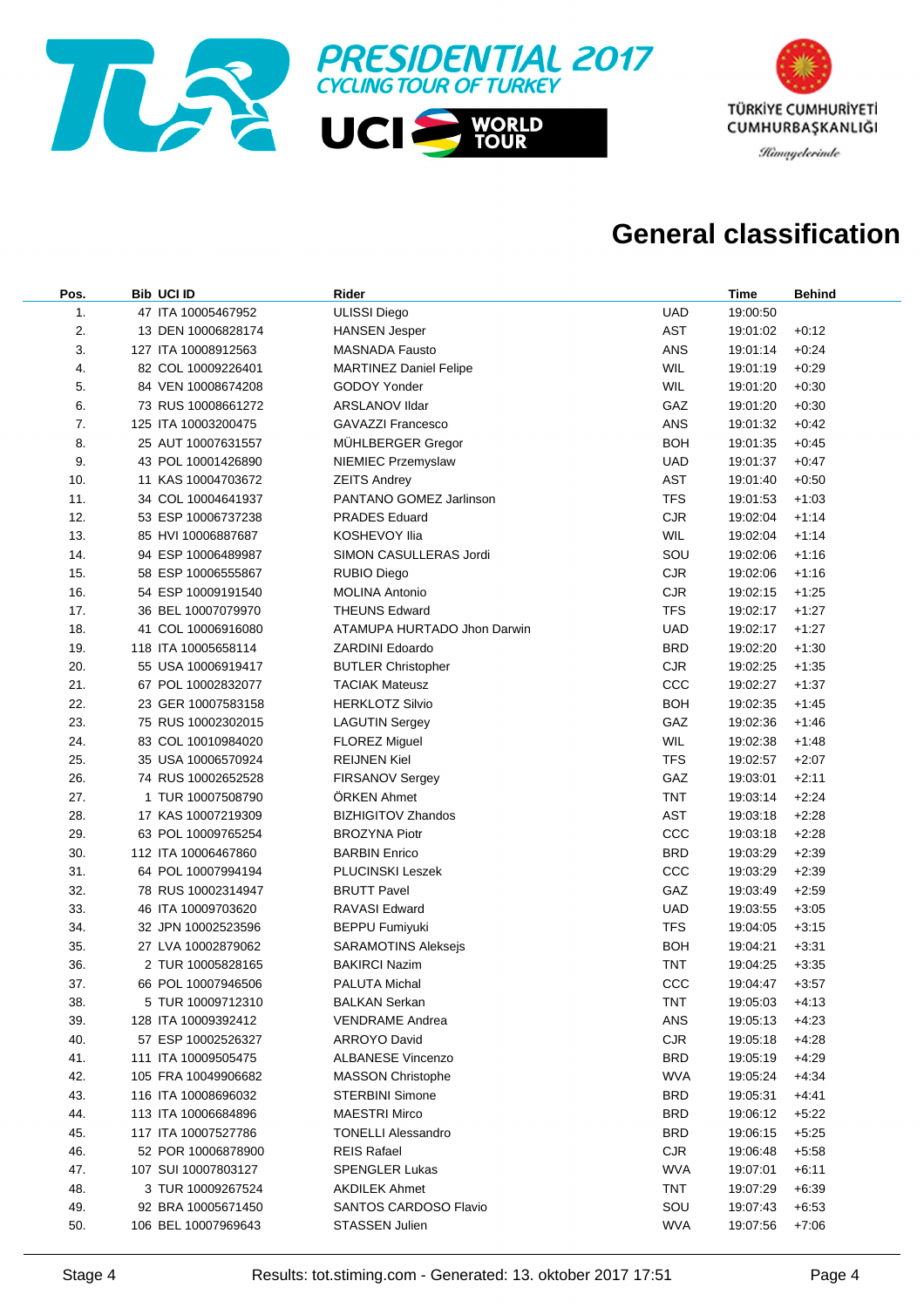





| 51. | 91 BRA 10006885364  | FERRAZ AFFONSO Murilo       | SOU        | 19:08:32 | $+7.42$  |
|-----|---------------------|-----------------------------|------------|----------|----------|
| 52. | 37 USA 10007897602  | <b>DANIEL Gregory</b>       | <b>TFS</b> | 19:09:49 | $+8.59$  |
| 53. | 103 BEL 10002416900 | <b>HABEAUX Gregory</b>      | <b>WVA</b> | 19:10:17 | $+9:27$  |
| 54. | 62 GER 10008032287  | KOCH Jonas                  | CCC        | 19:10:32 | $+9.42$  |
| 55. | 12 KAS 10004828459  | <b>GRUZDEV Dmitriy</b>      | AST        | 19:10:35 | $+9.45$  |
| 56. | 61 CZE 10007503134  | SISR Frantisek              | ccc        | 19:11:09 | $+10:19$ |
| 57. | 4 TUR 10009197301   | <b>BALKAN Onur</b>          | TNT        | 19:11:52 | $+11:02$ |
| 58. | 124 ITA 10008672891 | <b>FRAPPORTI Mattia</b>     | ANS        | 19:12:50 | $+12:00$ |
| 59. | 68 POL 10007951455  | <b>STOSZ Patryk</b>         | ccc        | 19:12:52 | $+12:02$ |
| 60. | 104 BEL 10009365837 | <b>DERUETTE Thomas</b>      | <b>WVA</b> | 19:12:52 | $+12:02$ |
| 61. | 18 KAS 10010041100  | STALNOV Nikita              | AST        | 19:12:55 | $+12:05$ |
| 62. | 81 ITA 10003073062  | <b>BELLETTI Manuel</b>      | WIL        | 19:12:56 | $+12:06$ |
| 63. | 38 NED 10003322939  | VAN POPPEL Boy              | <b>TFS</b> | 19:12:58 | $+12:08$ |
| 64. | 71 RUS 10002832279  | <b>TRUSOV Nikolay</b>       | GAZ        | 19:13:19 | $+12:29$ |
| 65. | 121 ITA 10008661777 | <b>BALLERINI Davide</b>     | ANS        | 19:13:26 | $+12:36$ |
| 66. | 15 ITA 10009027852  | <b>MINALI Riccardo</b>      | <b>AST</b> | 19:13:40 | $+12:50$ |
| 67. | 77 RUS 10005914758  | <b>BOEV</b> Igor            | GAZ        | 19:13:55 | $+13:05$ |
| 68. | 115 ITA 10006904057 | SIMION Paolo                | <b>BRD</b> | 19:14:21 | $+13.31$ |
| 69. | 126 ITA 10008198201 | SPREAFICO Matteo            | ANS        | 19:14:49 | $+13:59$ |
| 70. | 24 CZE 10003272217  | KÖNIG Leopold               | <b>BOH</b> | 19:15:06 | $+14:16$ |
| 71. | 22 IRL 10006599519  | <b>BENNETT Sam</b>          | <b>BOH</b> | 19:15:30 | $+14.40$ |
| 72. | 44 SVN 10004611726  | <b>KUMP Marko</b>           | <b>UAD</b> | 19:15:34 | $+14.44$ |
| 73. | 51 ITA 10010991902  | CELANO Danilo               | <b>CJR</b> | 19:15:51 | $+15.01$ |
| 74. | 65 POL 10008628637  | <b>MALECKI Kamil</b>        | ccc        | 19:15:59 | $+15:09$ |
| 75. | 48 ITA 10007585077  | <b>ZURLO Federico</b>       | <b>UAD</b> | 19:16:10 | $+15:20$ |
| 76. | 21 NZL 10005506651  | <b>ARCHBOLD Shane</b>       | <b>BOH</b> | 19:16:18 | $+15.28$ |
| 77. | 42 ITA 10007890730  | <b>CONSONNI Simone</b>      | <b>UAD</b> | 19:16:34 | $+15:44$ |
| 78. | 45 NOR 10006535356  | <b>LAENGEN Vegard Stake</b> | <b>UAD</b> | 19:16:34 | $+15:44$ |
| 79. | 8 TUR 10007593868   | <b>ATALAY Muhammet</b>      | <b>TNT</b> | 19:16:38 | $+15.48$ |
| 80. | 114 ITA 10010084344 | <b>MARONESE Marco</b>       | <b>BRD</b> | 19:16:59 | $+16:09$ |
| 81. | 86 ITA 10006903754  | <b>BERTAZZO Liam</b>        | <b>WIL</b> | 19:17:53 | $+17:03$ |
| 82. | 102 BEL 10009806074 | DUQUENNOY Jimmy             | <b>WVA</b> | 19:18:48 | $+17:58$ |
| 83. | 16 KAS 10003264941  | TLEUBAYEV Ruslan            | AST        | 19:20:30 | $+19:40$ |
| 84. | 33 ITA 10004739442  | COLEDAN Marco               | <b>TFS</b> | 19:20:53 | $+20:03$ |
| 85. | 88 ITA 10006003876  | <b>CECCHIN Alberto</b>      | WIL        | 19:21:55 | $+21:05$ |
| 86. | 87 ITA 10008897409  | <b>TURRIN Alex</b>          | <b>WIL</b> | 19:22:28 | $+21:38$ |
| 87. | 122 ITA 10004509268 | <b>BENFATTO Marco</b>       | ANS        | 19:22:58 | $+22:08$ |
| 88. | 108 BEL 10008638539 | ROBEET Ludovic              | <b>WVA</b> | 19:23:04 | $+22:14$ |
| 89. | 26 ITA 10005390352  | PELUCCHI Matteo             | <b>BOH</b> | 19:23:06 | $+22:16$ |
| 90. | 7 TUR 10060263252   | ÖZGÜR Batuhan               | <b>TNT</b> | 19:23:06 | $+22:16$ |
| 91. | 97 BRA 10003233417  | SILVA Roberto               | SOU        | 19:23:11 | $+22:21$ |
| 92. | 98 BRA 10015763692  | SILVA Lincoln               | SOU        | 19:23:12 | $+22:22$ |
| 93. | 6 TUR 10008683100   | <b>SAMLI Feritcan</b>       | <b>TNT</b> | 19:23:24 | $+22:34$ |
| 94. | 93 BRA 10003232912  | NICACIO Pedro Autran        | SOU        | 19:23:55 | $+23:05$ |
| 95. | 95 BRA 10015145017  | PIRES Raphael               | SOU        | 19:24:57 | $+24:07$ |
| 96. | 76 RUS 10003270904  | ROVNY Ivan                  | GAZ        | 19:26:35 | $+25:45$ |
| 97. | 31 ITA 10006114620  | <b>ALAFACI Eugenio</b>      | <b>TFS</b> | 19:28:20 | $+27:30$ |
| 98. | 28 GER 10006670954  | SCHWARZMANN Michael         | <b>BOH</b> | 19:28:27 | $+27:37$ |
| 99. | 96 BRA 10023467415  | RANGHETTI Victor            | SOU        | 19:32:52 | $+32:02$ |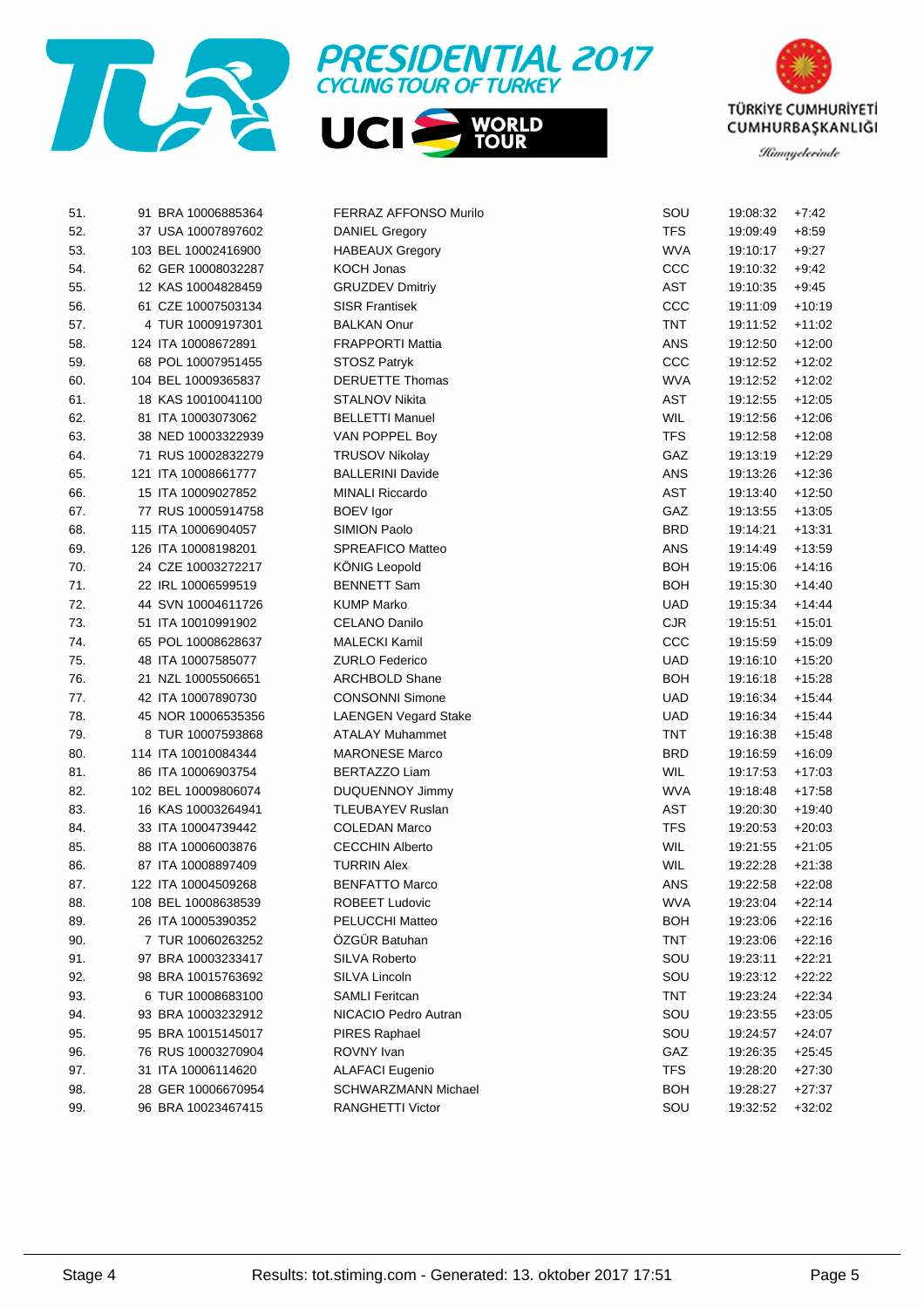



# **Sprint 1**

| Pos. | <b>Bib UCI ID</b>   | Rider                   | <b>Points</b> |
|------|---------------------|-------------------------|---------------|
|      | 121 ITA 10008661777 | <b>BALLERINI Davide</b> | ANS           |
| 2.   | 51 ITA 10010991902  | CELANO Danilo           | CJR           |
| 3.   | 6 TUR 10008683100   | SAMLI Feritcan          | TNT           |

# **Sprint finish line**

| Pos. | <b>Bib UCI ID</b>   | Rider                         |            | <b>Points</b> |
|------|---------------------|-------------------------------|------------|---------------|
| 1.   | 47 ITA 10005467952  | <b>ULISSI Diego</b>           | <b>UAD</b> | 15            |
| 2.   | 13 DEN 10006828174  | <b>HANSEN Jesper</b>          | <b>AST</b> | 14            |
| 3.   | 82 COL 10009226401  | <b>MARTINEZ Daniel Felipe</b> | <b>WIL</b> | 13            |
| 4.   | 127 ITA 10008912563 | MASNADA Fausto                | <b>ANS</b> | 12            |
| 5.   | 84 VEN 10008674208  | GODOY Yonder                  | <b>WIL</b> | 11            |
| 6.   | 73 RUS 10008661272  | ARSLANOV IIdar                | GAZ        | 10            |
| 7.   | 125 ITA 10003200475 | GAVAZZI Francesco             | <b>ANS</b> | 9             |
| 8.   | 25 AUT 10007631557  | MÜHLBERGER Gregor             | <b>BOH</b> | 8             |
| 9.   | 43 POL 10001426890  | NIEMIEC Przemyslaw            | <b>UAD</b> | 7             |
| 10.  | 11 KAS 10004703672  | <b>ZEITS Andrey</b>           | <b>AST</b> | 6             |
| 11.  | 24 CZE 10003272217  | <b>KÖNIG Leopold</b>          | <b>BOH</b> | 5             |
| 12.  | 34 COL 10004641937  | PANTANO GOMEZ Jarlinson       | <b>TFS</b> | 4             |
| 13.  | 85 HVI 10006887687  | KOSHEVOY Ilia                 | <b>WIL</b> | 3             |
| 14.  | 53 ESP 10006737238  | <b>PRADES</b> Eduard          | <b>CJR</b> | 2             |
| 15.  | 41 COL 10006916080  | ATAMUPA HURTADO Jhon Darwin   | <b>UAD</b> |               |

# **Sprinter competition (general classification)**

| Pos.           | <b>Bib UCI ID</b>   | <b>Rider</b>                  |            | <b>Points</b> |
|----------------|---------------------|-------------------------------|------------|---------------|
| $\mathbf{1}$ . | 22 IRL 10006599519  | <b>BENNETT Sam</b>            | <b>BOH</b> | 45            |
| 2.             | 36 BEL 10007079970  | <b>THEUNS Edward</b>          | <b>TFS</b> | 41            |
| 3.             | 42 ITA 10007890730  | <b>CONSONNI Simone</b>        | <b>UAD</b> | 33            |
| 4.             | 81 ITA 10003073062  | <b>BELLETTI Manuel</b>        | <b>WIL</b> | 28            |
| 5.             | 122 ITA 10004509268 | <b>BENFATTO Marco</b>         | <b>ANS</b> | 26            |
| 6.             | 125 ITA 10003200475 | <b>GAVAZZI Francesco</b>      | <b>ANS</b> | 24            |
| 7.             | 47 ITA 10005467952  | <b>ULISSI Diego</b>           | <b>UAD</b> | 23            |
| 8.             | 15 ITA 10009027852  | <b>MINALI Riccardo</b>        | <b>AST</b> | 23            |
| 9.             | 53 ESP 10006737238  | <b>PRADES Eduard</b>          | <b>CJR</b> | 17            |
| 10.            | 62 GER 10008032287  | KOCH Jonas                    | <b>CCC</b> | 15            |
| 11.            | 111 ITA 10009505475 | <b>ALBANESE Vincenzo</b>      | <b>BRD</b> | 14            |
| 12.            | 121 ITA 10008661777 | <b>BALLERINI Davide</b>       | <b>ANS</b> | 14            |
| 13.            | 13 DEN 10006828174  | <b>HANSEN Jesper</b>          | <b>AST</b> | 14            |
| 14.            | 1 TUR 10007508790   | ÖRKEN Ahmet                   | <b>TNT</b> | 14            |
| 15.            | 82 COL 10009226401  | <b>MARTINEZ Daniel Felipe</b> | <b>WIL</b> | 13            |
| 16.            | 25 AUT 10007631557  | MÜHLBERGER Gregor             | <b>BOH</b> | 13            |
| 17.            | 26 ITA 10005390352  | <b>PELUCCHI Matteo</b>        | <b>BOH</b> | 13            |
| 18.            | 127 ITA 10008912563 | <b>MASNADA Fausto</b>         | <b>ANS</b> | 12            |
| 19.            | 84 VEN 10008674208  | <b>GODOY Yonder</b>           | <b>WIL</b> | 12            |
| 20.            | 48 ITA 10007585077  | <b>ZURLO Federico</b>         | <b>UAD</b> | 12            |
| 21.            | 128 ITA 10009392412 | <b>VENDRAME Andrea</b>        | <b>ANS</b> | 11            |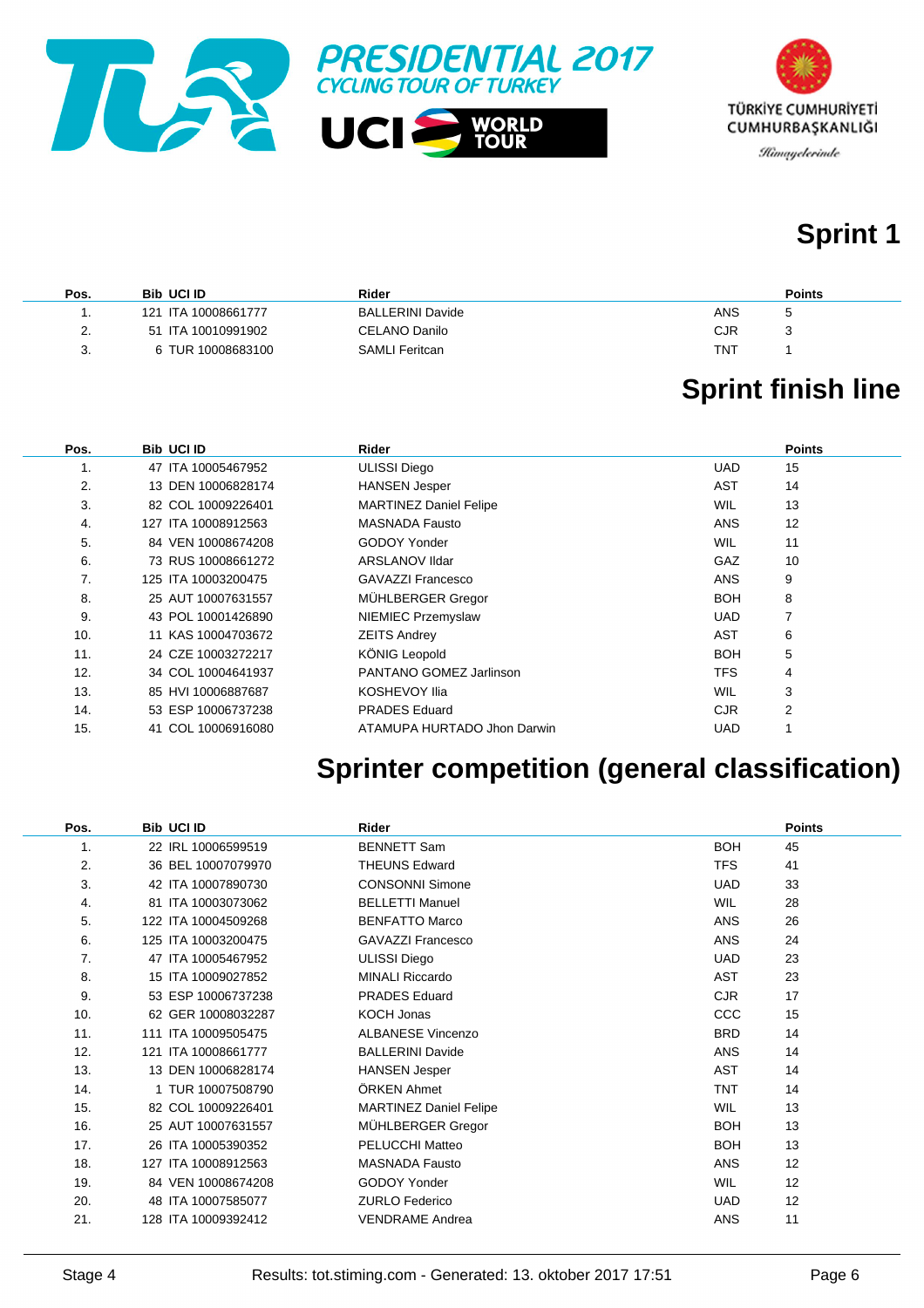





| 22. | 115 ITA 10006904057 | SIMION Paolo                  | <b>BRD</b> | 11 |
|-----|---------------------|-------------------------------|------------|----|
| 23. | 73 RUS 10008661272  | <b>ARSLANOV IIdar</b>         | <b>GAZ</b> | 10 |
| 24. | 94 ESP 10006489987  | <b>SIMON CASULLERAS Jordi</b> | SOU        | 10 |
| 25. | 43 POL 10001426890  | NIEMIEC Przemyslaw            | <b>UAD</b> | 7  |
| 26. | 6 TUR 10008683100   | <b>SAMLI Feritcan</b>         | <b>TNT</b> | 6  |
| 27. | 11 KAS 10004703672  | <b>ZEITS Andrey</b>           | AST        | 6  |
| 28. | 112 ITA 10006467860 | <b>BARBIN Enrico</b>          | <b>BRD</b> | 6  |
| 29. | 61 CZE 10007503134  | <b>SISR Frantisek</b>         | CCC        | 6  |
| 30. | 113 ITA 10006684896 | <b>MAESTRI Mirco</b>          | <b>BRD</b> | 5  |
| 31. | 71 RUS 10002832279  | <b>TRUSOV Nikolay</b>         | GAZ        | 5  |
| 32. | 24 CZE 10003272217  | KÖNIG Leopold                 | <b>BOH</b> | 5  |
| 33. | 34 COL 10004641937  | PANTANO GOMEZ Jarlinson       | <b>TFS</b> | 4  |
| 34. | 16 KAS 10003264941  | <b>TLEUBAYEV Ruslan</b>       | <b>AST</b> | 4  |
| 35. | 85 HVI 10006887687  | <b>KOSHEVOY Ilia</b>          | <b>WIL</b> | 3  |
| 36. | 92 BRA 10005671450  | <b>SANTOS CARDOSO Flavio</b>  | SOU        | 3  |
| 37. | 91 BRA 10006885364  | <b>FERRAZ AFFONSO Murilo</b>  | SOU        | 3  |
| 38. | 104 BEL 10009365837 | <b>DERUETTE Thomas</b>        | <b>WVA</b> | 3  |
| 39. | 51 ITA 10010991902  | <b>CELANO Danilo</b>          | <b>CJR</b> | 3  |
| 40. | 7 TUR 10060263252   | ÖZGÜR Batuhan                 | <b>TNT</b> | 3  |
| 41. | 41 COL 10006916080  | ATAMUPA HURTADO Jhon Darwin   | <b>UAD</b> | 1  |
| 42. | 37 USA 10007897602  | <b>DANIEL Gregory</b>         | <b>TFS</b> |    |
| 43. | 38 NED 10003322939  | VAN POPPEL Boy                | <b>TFS</b> |    |
| 44. | 8 TUR 10007593868   | <b>ATALAY Muhammet</b>        | <b>TNT</b> | 1  |
| 45. | 87 ITA 10008897409  | <b>TURRIN Alex</b>            | <b>WIL</b> | 1  |
|     |                     |                               |            |    |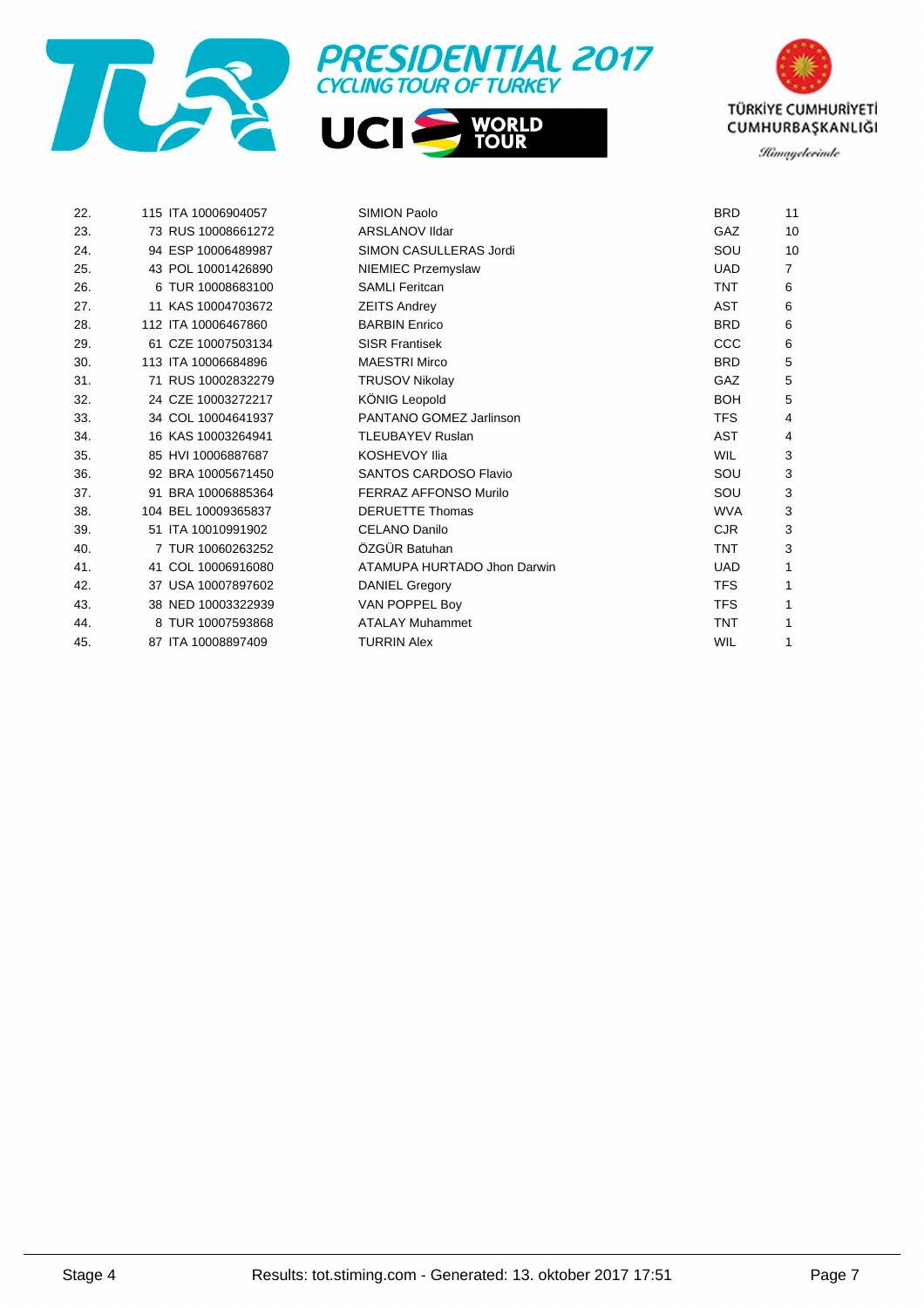

# **King of Mountains sprint 1**

| Pos. | <b>Bib UCI ID</b>   | Rider                     | <b>Points</b> |
|------|---------------------|---------------------------|---------------|
| . .  | 51 ITA 10010991902  | CELANO Danilo             | CJR<br>10     |
| 2.   | 117 ITA 10007527786 | <b>TONELLI Alessandro</b> | <b>BRD</b>    |
| 3.   | 88 ITA 10006003876  | <b>CECCHIN Alberto</b>    | WIL<br>5      |
| 4.   | 121 ITA 10008661777 | <b>BALLERINI Davide</b>   | ANS<br>J      |
| -5.  | 6 TUR 10008683100   | <b>SAMLI Feritcan</b>     | TNT           |

# **King of Mountains sprint 2**

| Pos.        | <b>Bib UCI ID</b>   | Rider                     | <b>Points</b> |  |
|-------------|---------------------|---------------------------|---------------|--|
|             | 113 ITA 10006684896 | <b>MAESTRI Mirco</b>      | <b>BRD</b>    |  |
| <u>. . </u> | 51 ITA 10010991902  | CELANO Danilo             | CJR           |  |
| J.          | 117 ITA 10007527786 | <b>TONELLI Alessandro</b> | <b>BRD</b>    |  |

### **King of Mountains sprint 3**

| Pos.                      | <b>Bib UCI ID</b>   | Rider                         | <b>Points</b> |
|---------------------------|---------------------|-------------------------------|---------------|
|                           | 47 ITA 10005467952  | ULISSI Diego                  | UAD           |
| $\mathcal{P}$<br><u>.</u> | 13 DEN 10006828174  | <b>HANSEN Jesper</b>          | AST           |
| 3.                        | 82 COL 10009226401  | <b>MARTINEZ Daniel Felipe</b> | <b>WIL</b>    |
| 4.                        | 127 ITA 10008912563 | MASNADA Fausto                | ANS           |

# **King of Mountains competition (general classification)**

| Pos. | <b>Bib UCI ID</b>   | Rider                         |            | <b>Points</b>  |
|------|---------------------|-------------------------------|------------|----------------|
| 1.   | 51 ITA 10010991902  | CELANO Danilo                 | <b>CJR</b> | 12             |
| 2.   | 113 ITA 10006684896 | <b>MAESTRI Mirco</b>          | <b>BRD</b> | 12             |
| 3.   | 117 ITA 10007527786 | TONELLI Alessandro            | <b>BRD</b> | 8              |
| 4.   | 47 ITA 10005467952  | <b>ULISSI Diego</b>           | <b>UAD</b> | 5              |
| 5.   | 104 BEL 10009365837 | <b>DERUETTE Thomas</b>        | <b>WVA</b> | 5              |
| 6.   | 88 ITA 10006003876  | <b>CECCHIN Alberto</b>        | <b>WIL</b> | 5              |
| 7.   | 112 ITA 10006467860 | <b>BARBIN Enrico</b>          | <b>BRD</b> | 4              |
| 8.   | 4 TUR 10009197301   | <b>BALKAN Onur</b>            | <b>TNT</b> | 4              |
| 9.   | 6 TUR 10008683100   | <b>SAMLI Feritcan</b>         | <b>TNT</b> | 4              |
| 10.  | 13 DEN 10006828174  | <b>HANSEN Jesper</b>          | <b>AST</b> | 3              |
| 11.  | 121 ITA 10008661777 | <b>BALLERINI Davide</b>       | <b>ANS</b> | 3              |
| 12.  | 82 COL 10009226401  | <b>MARTINEZ Daniel Felipe</b> | <b>WIL</b> | 2              |
| 13.  | 91 BRA 10006885364  | FERRAZ AFFONSO Murilo         | SOU        | 2              |
| 14.  | 37 USA 10007897602  | <b>DANIEL Gregory</b>         | <b>TFS</b> | $\overline{2}$ |
| 15.  | 127 ITA 10008912563 | <b>MASNADA Fausto</b>         | <b>ANS</b> |                |
| 16.  | 54 ESP 10009191540  | <b>MOLINA Antonio</b>         | <b>CJR</b> |                |
| 17.  | 66 POL 10007946506  | <b>PALUTA Michal</b>          | CCC        |                |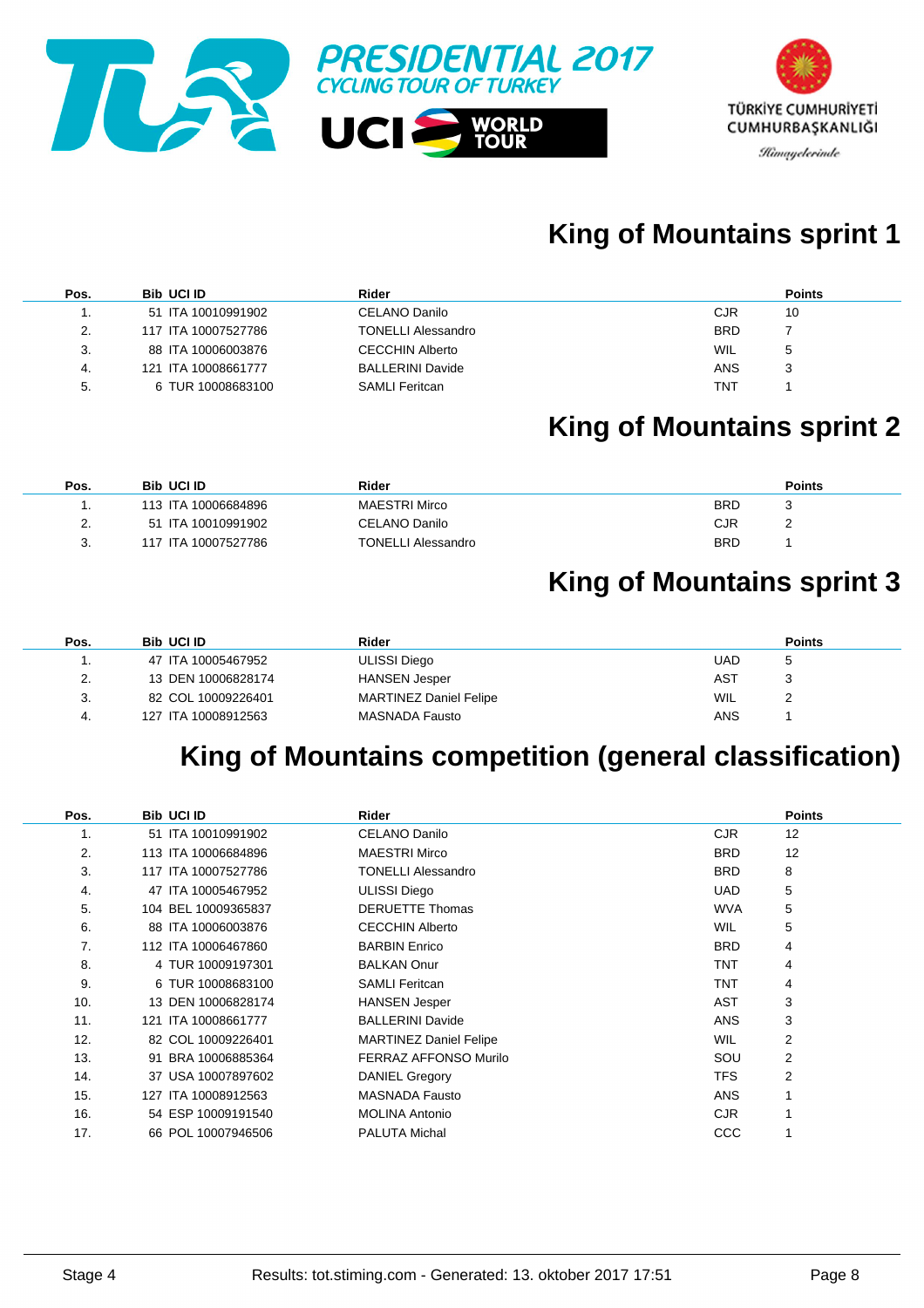



# **Beauties of Turkey**

| Pos.          | <b>Bib UCI ID</b>   | Rider                   |            | <b>Points</b> |
|---------------|---------------------|-------------------------|------------|---------------|
|               | 6 TUR 10008683100   | <b>SAMLI Feritcan</b>   | TNT        |               |
| $\mathcal{L}$ | 121 ITA 10008661777 | <b>BALLERINI Davide</b> | ANS        |               |
| 3.            | 108 BEL 10008638539 | ROBEET Ludovic          | <b>WVA</b> |               |

# **Beauties of Turkey competition (general classification)**

| Pos. | <b>Bib UCI ID</b>   | Rider                   |            | <b>Points</b> |
|------|---------------------|-------------------------|------------|---------------|
|      | 4 TUR 10009197301   | <b>BALKAN Onur</b>      | TNT        | 10            |
| 2.   | 6 TUR 10008683100   | <b>SAMLI Feritcan</b>   | TNT        | 8             |
| 3.   | 37 USA 10007897602  | DANIEL Gregory          | TFS        | 5             |
| 4.   | 113 ITA 10006684896 | <b>MAESTRI Mirco</b>    | <b>BRD</b> | 3             |
| 5.   | 121 ITA 10008661777 | <b>BALLERINI Davide</b> | <b>ANS</b> | 3             |
| 6.   | 87 ITA 10008897409  | <b>TURRIN Alex</b>      | <b>WIL</b> | 3             |
| 7.   | 92 BRA 10005671450  | SANTOS CARDOSO Flavio   | SOU        |               |
| 8.   | 104 BEL 10009365837 | <b>DERUETTE Thomas</b>  | <b>WVA</b> |               |
| 9.   | 108 BEL 10008638539 | ROBEET Ludovic          | <b>WVA</b> |               |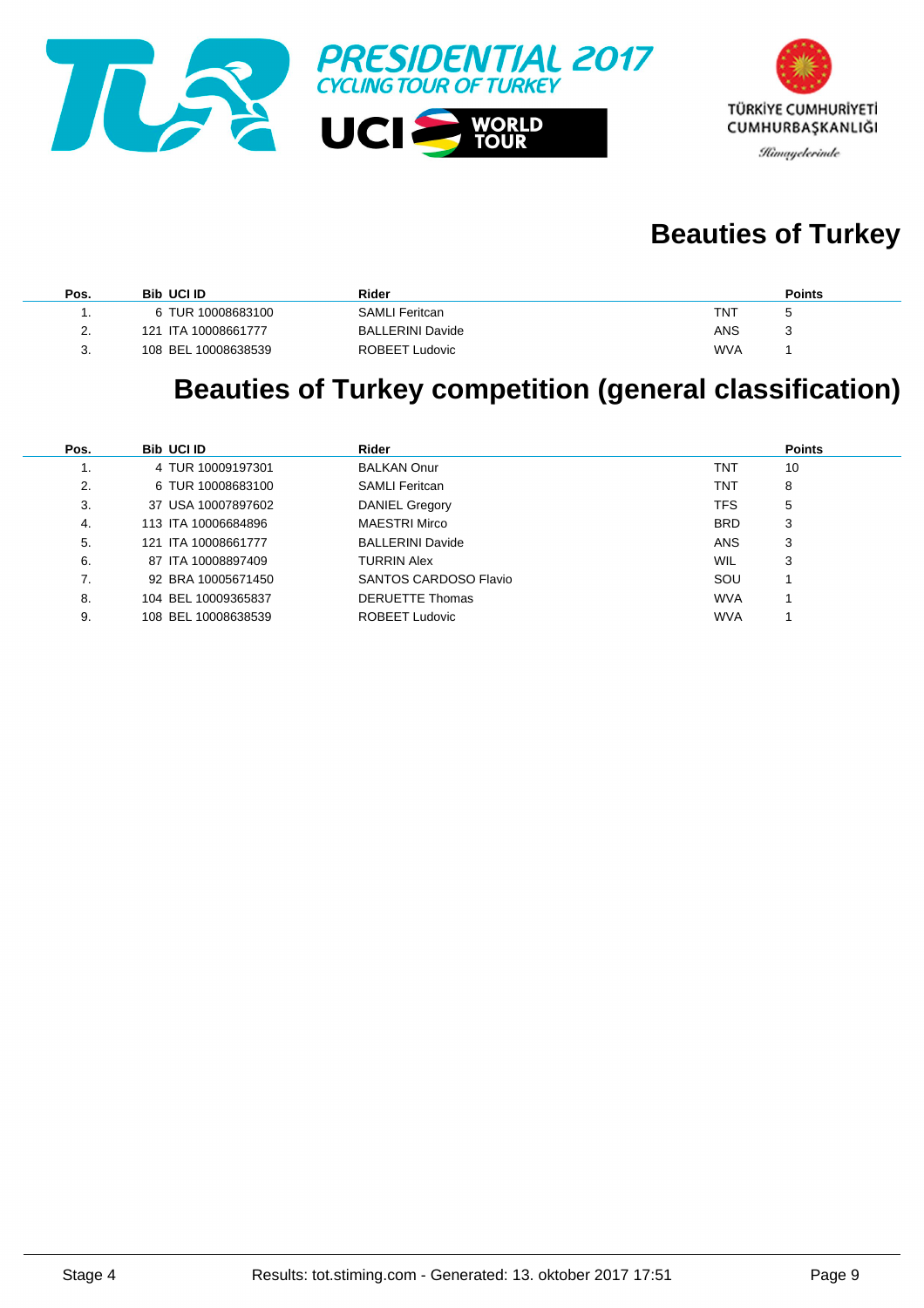

# **Young riders competition (stage classification)**

| Pos. | <b>Bib UCI ID</b>   | Rider                         |            | Time    | <b>Behind</b> | <b>Bonus</b> |
|------|---------------------|-------------------------------|------------|---------|---------------|--------------|
| 1.   | 82 COL 10009226401  | <b>MARTINEZ Daniel Felipe</b> | <b>WIL</b> | 5:36:12 |               | 0:04         |
| 2.   | 83 COL 10010984020  | <b>FLOREZ Miguel</b>          | <b>WIL</b> | 5:37:27 | $+1:15$       |              |
| 3.   | 63 POL 10009765254  | <b>BROZYNA Piotr</b>          | <b>CCC</b> | 5:37:56 | $+1.44$       |              |
| 4.   | 66 POL 10007946506  | <b>PALUTA Michal</b>          | <b>CCC</b> | 5:39:36 | $+3:24$       | $-0.20$      |
| 5.   | 104 BEL 10009365837 | <b>DERUETTE Thomas</b>        | <b>WVA</b> | 5:40:11 | $+3.59$       |              |
| 6.   | 111 ITA 10009505475 | <b>ALBANESE Vincenzo</b>      | <b>BRD</b> | 5:40:22 | $+4:10$       |              |
| 7.   | 4 TUR 10009197301   | <b>BALKAN Onur</b>            | TNT        | 5:44:07 | $+7.55$       |              |
| 8.   | 65 POL 10008628637  | MALECKI Kamil                 | <b>CCC</b> | 5:45:21 | $+9:09$       |              |
| 9.   | 102 BEL 10009806074 | DUQUENNOY Jimmy               | <b>WVA</b> | 5:47:58 | $+11:46$      |              |
| 10.  | 15 ITA 10009027852  | <b>MINALI Riccardo</b>        | AST        | 5:47:58 | $+11:46$      |              |
| 11.  | 95 BRA 10015145017  | PIRES Raphael                 | SOU        | 5:50:29 | $+14:17$      |              |
| 12.  | 98 BRA 10015763692  | SILVA Lincoln                 | SOU        | 5:50:29 | $+14:17$      |              |
| 13.  | 7 TUR 10060263252   | ÖZGÜR Batuhan                 | TNT        | 5:50:34 | $+14.22$      |              |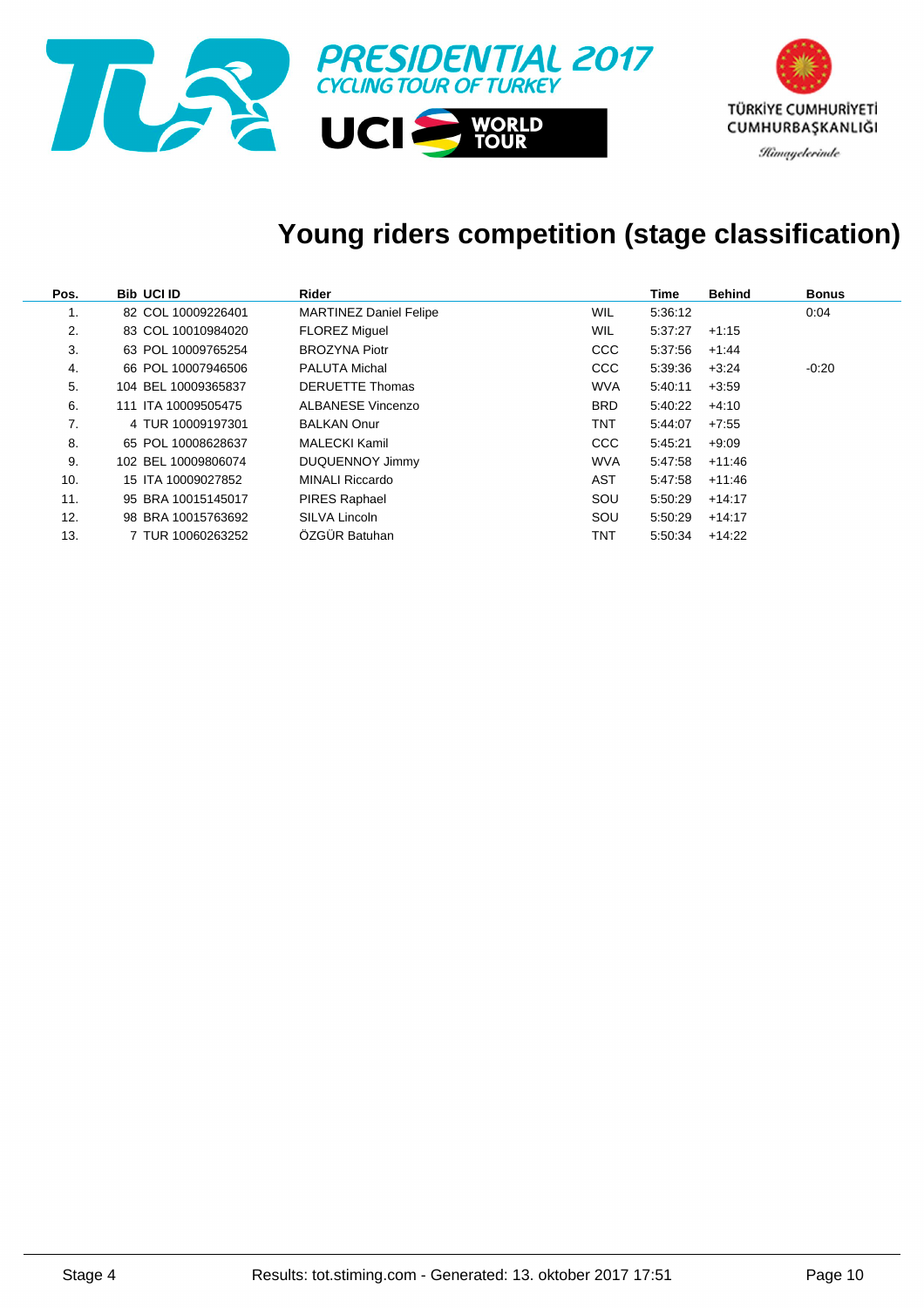

# **Young riders competition (general classification)**

| Pos. | <b>Bib UCI ID</b>   | Rider                         |            | Time     | <b>Behind</b> |
|------|---------------------|-------------------------------|------------|----------|---------------|
| .,   | 82 COL 10009226401  | <b>MARTINEZ Daniel Felipe</b> | WIL        | 19:01:19 |               |
| 2.   | 83 COL 10010984020  | <b>FLOREZ Miquel</b>          | WIL        | 19:02:38 | $+1:19$       |
| 3.   | 63 POL 10009765254  | <b>BROZYNA Piotr</b>          | <b>CCC</b> | 19:03:18 | $+1:59$       |
| 4.   | 66 POL 10007946506  | <b>PALUTA Michal</b>          | <b>CCC</b> | 19:04:47 | $+3.28$       |
| 5.   | 111 ITA 10009505475 | ALBANESE Vincenzo             | <b>BRD</b> | 19:05:19 | $+4.00$       |
| 6.   | 4 TUR 10009197301   | <b>BALKAN Onur</b>            | <b>TNT</b> | 19:11:52 | $+10:33$      |
| 7.   | 104 BEL 10009365837 | <b>DERUETTE Thomas</b>        | <b>WVA</b> | 19:12:52 | $+11:33$      |
| 8.   | 15 ITA 10009027852  | <b>MINALI Riccardo</b>        | AST        | 19:13:40 | $+12:21$      |
| 9.   | 65 POL 10008628637  | <b>MALECKI Kamil</b>          | <b>CCC</b> | 19:15:59 | $+14.40$      |
| 10.  | 102 BEL 10009806074 | <b>DUQUENNOY Jimmy</b>        | <b>WVA</b> | 19:18:48 | $+17:29$      |
| 11.  | 7 TUR 10060263252   | ÖZGÜR Batuhan                 | <b>TNT</b> | 19:23:06 | $+21:47$      |
| 12.  | 98 BRA 10015763692  | SILVA Lincoln                 | SOU        | 19:23:12 | $+21:53$      |
| 13.  | 95 BRA 10015145017  | <b>PIRES Raphael</b>          | SOU        | 19:24:57 | $+23:38$      |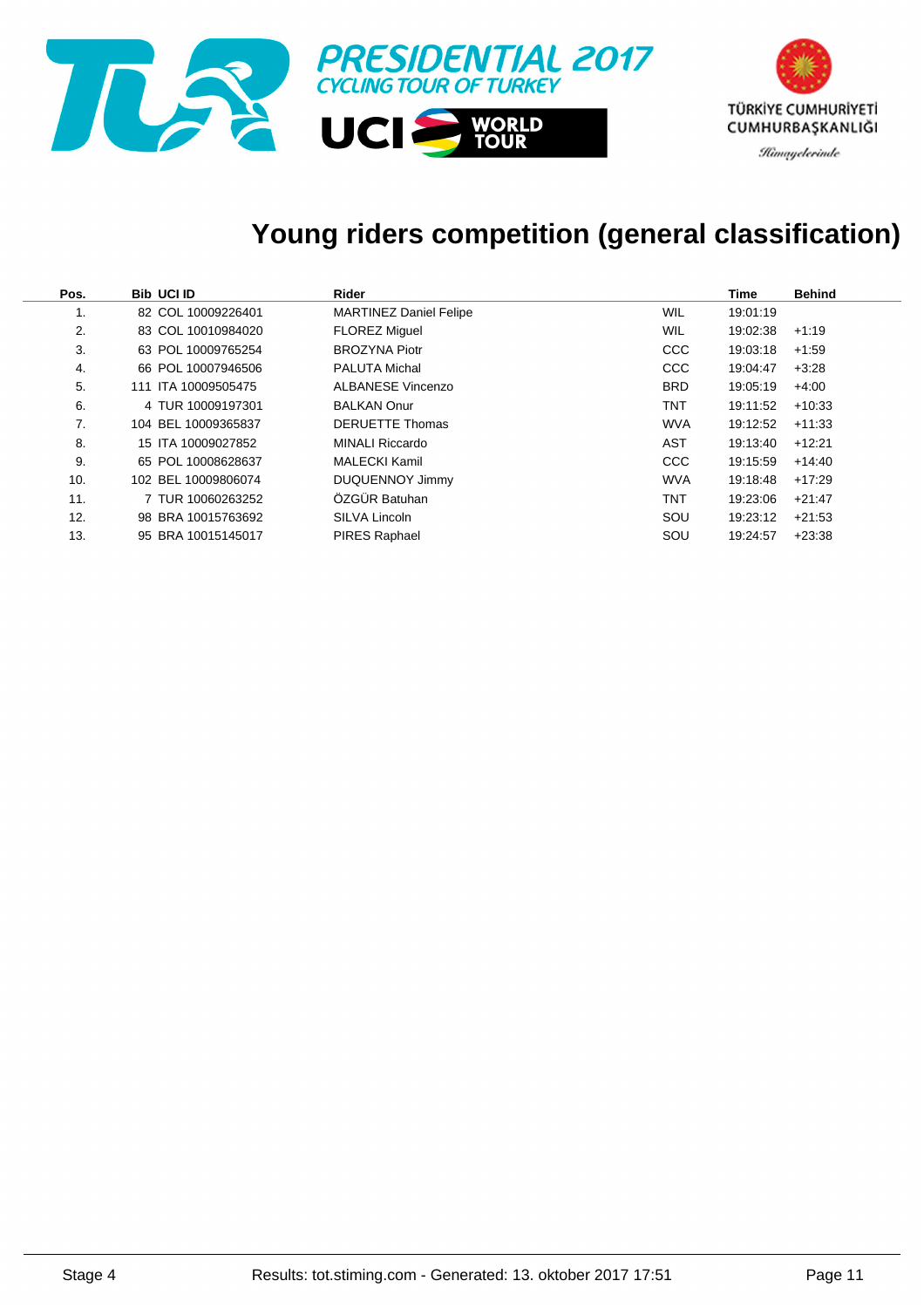

# **Team competition (stage classification)**

| Pos. Team                            |            | Time     | <b>Behind</b> |
|--------------------------------------|------------|----------|---------------|
| 1. WILIER TRIESTINA - SELLE ITALIA   | <b>WIL</b> | 16:49:25 |               |
| 2. UAE TEAM EMIRATES                 | <b>UAD</b> | 16:49:46 | $+0.21$       |
| 3. BORA - HANSGROHE                  | <b>BOH</b> | 16:50:52 | $+1:27$       |
| 4. ASTANA PRO TEAM                   | AST        | 16:51:06 | $+1:41$       |
| 5. CAJA RURAL - SEGUROS RGA          | <b>CJR</b> | 16:51:25 | $+2:00$       |
| 6. GAZPROM - RUSVELO                 | <b>GAZ</b> | 16:51:35 | $+2:10$       |
| 7. TREK - SEGAFREDO                  | <b>TFS</b> | 16:52:03 | $+2.38$       |
| 8. ANDRONI - SIDERMEC - BOTTECCHIA   | <b>ANS</b> | 16:52:51 | $+3.26$       |
| 9. BARDIANI CSF                      | <b>BRD</b> | 16:53:36 | $+4:11$       |
| 10. CCC SPRANDI POLKOWICE            | CCC        | 16:53:41 | $+4:16$       |
| 11. TURKISH NATIONAL TEAM            | <b>TNT</b> | 16:55:31 | $+6:06$       |
| 12. WB VERANCLASSIC AQUALITY PROTECT | <b>WVA</b> | 16:59:08 | $+9.43$       |
| 13. SOUL BRASIL PRO CYCLING TEAM     | SOU        | 17:00:42 | $+11:17$      |

# **Team competition (general classification)**

| Pos. Team                            |            | Time     | <b>Behind</b> |
|--------------------------------------|------------|----------|---------------|
| 1. WILIER TRIESTINA - SELLE ITALIA   | WIL        | 57:04:23 |               |
| 2. UAE TEAM EMIRATES                 | <b>UAD</b> | 57:04:44 | $+0.21$       |
| 3. BORA - HANSGROHE                  | <b>BOH</b> | 57:05:50 | $+1.27$       |
| 4. ASTANA PRO TEAM                   | AST        | 57:06:04 | $+1:41$       |
| 5. CAJA RURAL - SEGUROS RGA          | <b>CJR</b> | 57:06:25 | $+2:02$       |
| 6. GAZPROM - RUSVELO                 | GAZ        | 57:06:35 | $+2:12$       |
| 7. TREK - SEGAFREDO                  | <b>TFS</b> | 57:07:01 | $+2:38$       |
| 8. ANDRONI - SIDERMEC - BOTTECCHIA   | <b>ANS</b> | 57:07:47 | $+3:24$       |
| 9. BARDIANI CSF                      | <b>BRD</b> | 57:08:34 | $+4:11$       |
| 10. CCC SPRANDI POLKOWICE            | CCC        | 57:08:41 | $+4:18$       |
| 11. TURKISH NATIONAL TEAM            | <b>TNT</b> | 57:12:14 | $+7.51$       |
| 12. WB VERANCLASSIC AQUALITY PROTECT | <b>WVA</b> | 57:15:22 | $+10.59$      |
| 13. SOUL BRASIL PRO CYCLING TEAM     | SOU        | 57:18:25 | $+14:02$      |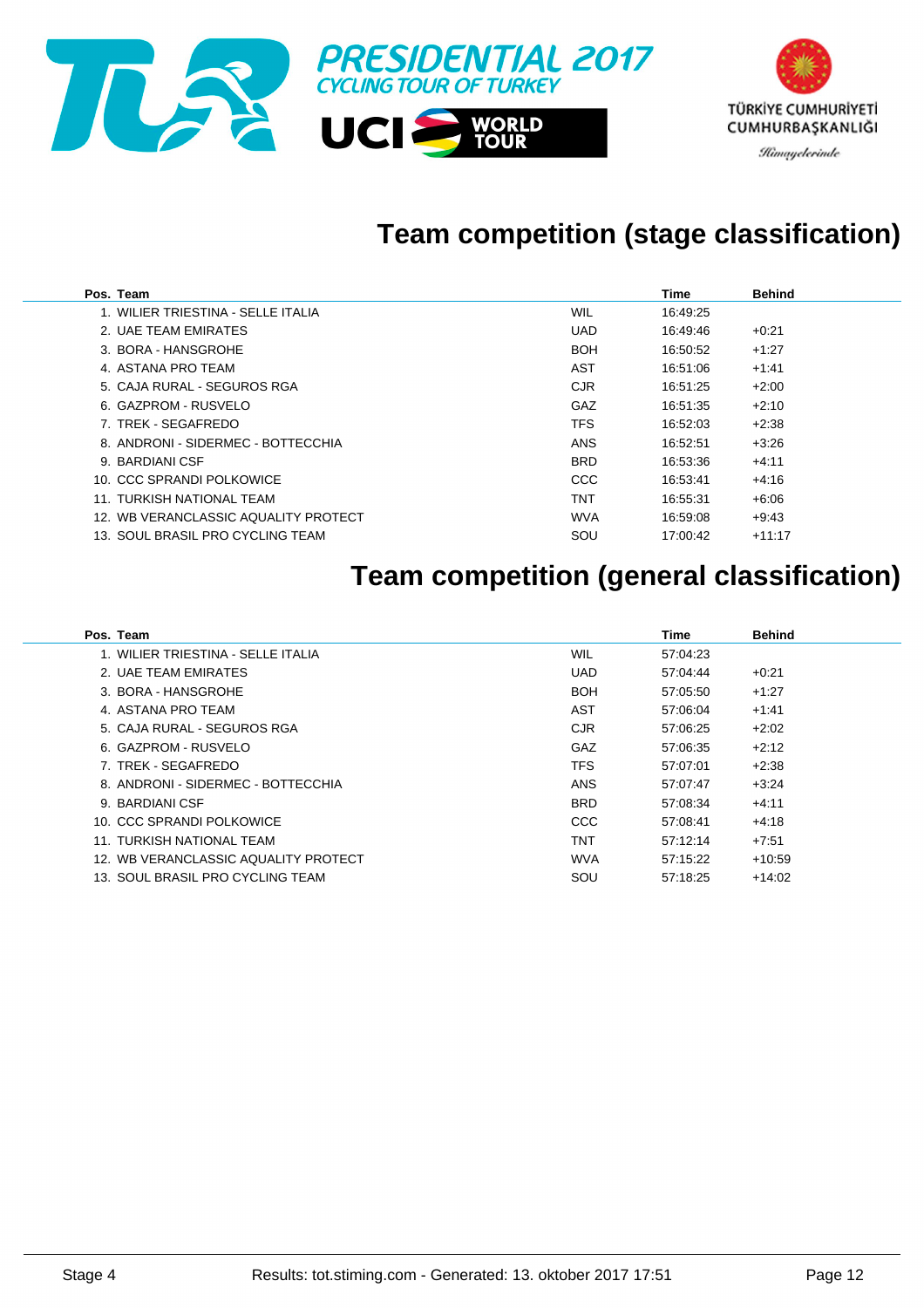

### **Team cars and jerseys**

| # Team                               |            |
|--------------------------------------|------------|
| 1. UAE TEAM EMIRATES                 | <b>UAD</b> |
| 2. ASTANA PRO TEAM                   | AST        |
| 3. ANDRONI - SIDERMEC - BOTTECCHIA   | ANS        |
| 4. WILIER TRIESTINA - SELLE ITALIA   | WIL        |
| 5. GAZPROM - RUSVELO                 | GAZ        |
| 6. BORA - HANSGROHE                  | <b>BOH</b> |
| 7. TREK - SEGAFREDO                  | <b>TFS</b> |
| 8. CAJA RURAL - SEGUROS RGA          | <b>CJR</b> |
| 9. SOUL BRASIL PRO CYCLING TEAM      | SOU        |
| 10. BARDIANI CSF                     | <b>BRD</b> |
| 11. CCC SPRANDI POLKOWICE            | CCC        |
| 12. TURKISH NATIONAL TEAM            | <b>TNT</b> |
| 13. WB VERANCLASSIC AQUALITY PROTECT | <b>WVA</b> |
|                                      |            |

Leader: Diego Ulissi (bib: 47, UAD, ITA10005467952)

Sprinter: Sam Bennett (bib: 22, BOH, IRL10006599519)

King of Mountains: Danilo Celano (bib: 51, CJR, ITA10010991902)

Beauties of Turkey: Onur Balkan (bib: 4, TNT, TUR10009197301)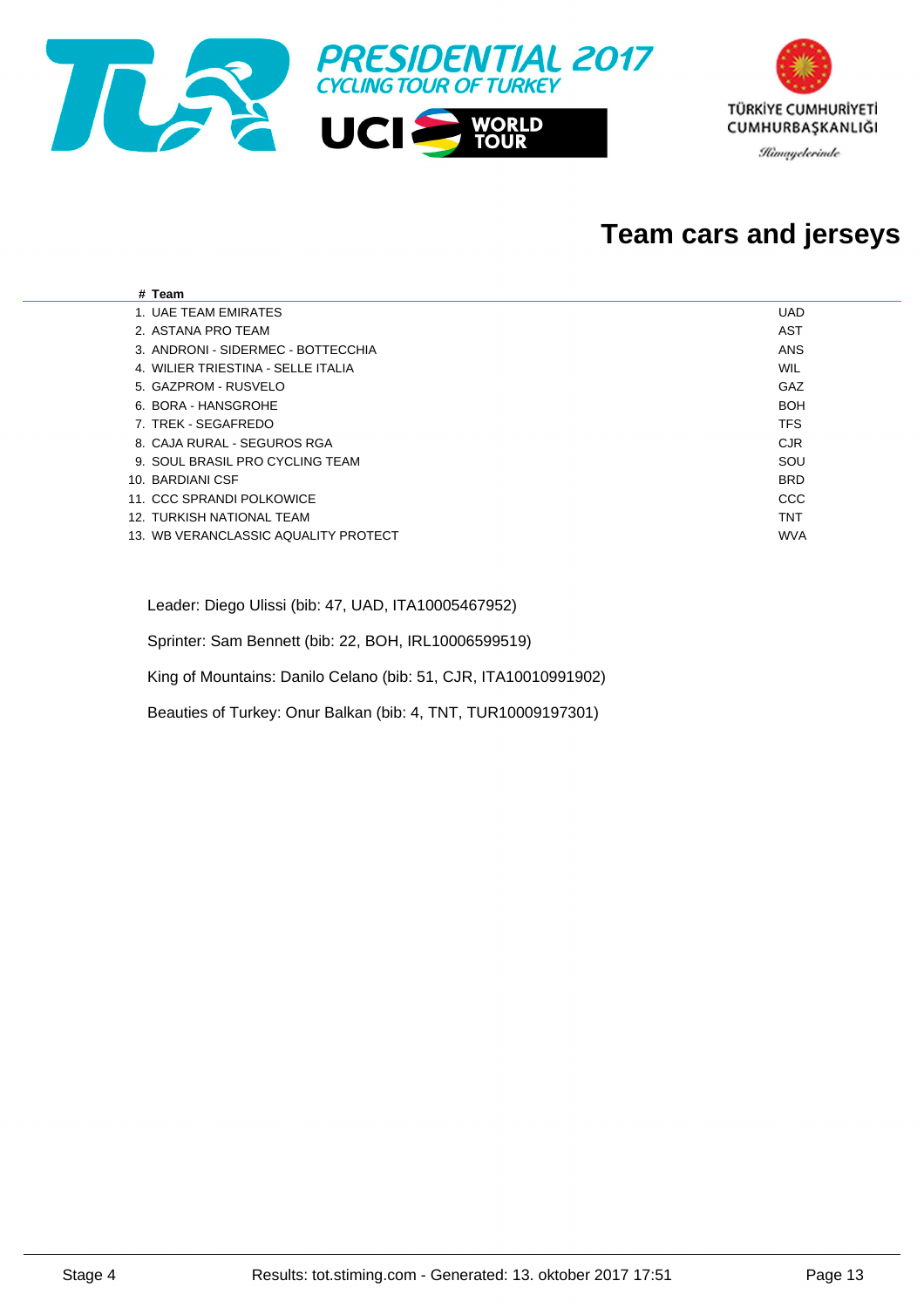



# **Start List stage 5**

| <b>TURKISH NATIONAL TEAM</b> |     | TNT        | <b>CAJA RURAL - SEGUROS RGA</b>        |     | CJR   |                                        | WB VERANCLASSIC AQUALITY PROTECT |     | WVA        |
|------------------------------|-----|------------|----------------------------------------|-----|-------|----------------------------------------|----------------------------------|-----|------------|
| 1 ÖRKEN Ahmet                | #27 | 2:24       | 51 CELANO Danilo                       | #73 | 15:01 |                                        | DNS JULES Justin                 |     |            |
| 2 BAKIRCI Nazim              | #36 | 3:35       | 52 REIS Rafael                         | #46 | 5:58  |                                        | 102 DUQUENNOY Jimmy*             | #82 | 17:58      |
| 3 AKDILEK Ahmet              | #48 | 6:39       | 53 PRADES Eduard                       | #12 | 1:14  |                                        | 103 HABEAUX Gregory              | #53 | 9:27       |
| 4 BALKAN Onur*               | #57 | 11:02      | 54 MOLINA Antonio                      | #16 | 1:25  |                                        | 104 DERUETTE Thomas*             | #60 | 12:02      |
| 5 BALKAN Serkan              | #38 | 4:13       | 55 BUTLER Christopher                  | #20 | 1:35  |                                        | 105 MASSON Christophe            | #42 | 4:34       |
| 6 SAMLI Feritcan             | #93 | 22:34      | DNS SAEZ Hector                        |     |       |                                        | 106 STASSEN Julien               | #50 | 7:06       |
| 7 ÖZGÜR Batuhan*             | #90 | 22:16      | 57 ARROYO David                        | #40 | 4:28  |                                        | 107 SPENGLER Lukas               | #47 | 6:11       |
| 8 ATALAY Muhammet            | #79 | 15:48      | 58 RUBIO Diego                         | #15 | 1:16  |                                        | 108 ROBEET Ludovic               | #88 | 22:14      |
|                              |     |            |                                        |     |       |                                        |                                  |     |            |
| <b>ASTANA PRO TEAM</b>       |     | <b>AST</b> | <b>CCC SPRANDI POLKOWICE</b>           |     | CCC   |                                        | <b>BARDIANI CSF</b>              |     | <b>BRD</b> |
| 11 ZEITS Andrey              | #10 | 0:50       | 61 SISR Frantisek                      | #56 | 10:19 |                                        | 111 ALBANESE Vincenzo*           | #41 | 4:29       |
| 12 GRUZDEV Dmitriy           | #55 | 9:45       | 62 KOCH Jonas                          | #54 | 9:42  |                                        | 112 BARBIN Enrico                | #30 | 2:39       |
| 13 HANSEN Jesper             | #2  | 0:12       | 63 BROZYNA Piotr*                      | #29 | 2:28  |                                        | 113 MAESTRI Mirco                | #44 | 5:22       |
| DNS CHERNETSKI Sergei        |     |            | 64 PLUCINSKI Leszek                    | #31 | 2:39  |                                        | 114 MARONESE Marco               | #80 | 16:09      |
| 15 MINALI Riccardo*          | #66 | 12:50      | 65 MALECKI Kamil*                      | #74 | 15:09 |                                        | 115 SIMION Paolo                 | #68 | 13:31      |
| 16 TLEUBAYEV Ruslan          | #83 | 19:40      | 66 PALUTA Michal*                      | #37 | 3:57  |                                        | 116 STERBINI Simone              | #43 | 4:41       |
| 17 BIZHIGITOV Zhandos        | #28 | 2:28       | 67 TACIAK Mateusz                      | #21 | 1:37  |                                        | 117 TONELLI Alessandro           | #45 | 5:25       |
| 18 STALNOV Nikita            | #61 | 12:05      | 68 STOSZ Patryk                        | #59 | 12:02 |                                        | 118 ZARDINI Edoardo              | #19 | 1:30       |
| <b>BORA - HANSGROHE</b>      |     | <b>BOH</b> | <b>GAZPROM - RUSVELO</b>               |     | GAZ   | <b>ANDRONI - SIDERMEC - BOTTECCHIA</b> |                                  |     | ANS        |
| 21 ARCHBOLD Shane            | #76 | 15:28      | 71 TRUSOV Nikolay                      | #64 | 12:29 |                                        | 121 BALLERINI Davide             | #65 | 12:36      |
| 22 BENNETT Sam               | #71 | 14:40      | DNS PORSEV Alexander                   |     |       |                                        | 122 BENFATTO Marco*              | #87 | 22:08      |
| 23 HERKLOTZ Silvio           | #22 | 1:45       | 73 ARSLANOV Ildar                      | #6  | 0:30  |                                        | DNS FRAPPORTI Marco              |     |            |
| 24 KÖNIG Leopold             | #70 | 14:16      | 74 FIRSANOV Sergey                     | #26 | 2:11  |                                        | 124 FRAPPORTI Mattia             | #58 | 12:00      |
| 25 MUHLBERGER Gregor         | #8  | 0:45       | 75 LAGUTIN Sergey                      | #23 | 1:46  |                                        | 125 GAVAZZI Francesco            | #7  | 0:42       |
| 26 PELUCCHI Matteo           | #89 | 22:16      | 76 ROVNY Ivan                          | #96 | 25:45 |                                        | 126 SPREAFICO Matteo             | #69 | 13:59      |
| 27 SARAMOTINS Aleksejs       | #35 | 3:31       | 77 BOEV Igor                           | #67 | 13:05 |                                        | 127 MASNADA Fausto               | #3  | 0:24       |
| 28 SCHWARZMANN Michael       | #98 | 27:37      | 78 BRUTT Pavel                         | #32 | 2:59  |                                        | 128 VENDRAME Andrea              | #39 | 4:23       |
|                              |     |            |                                        |     |       |                                        |                                  |     |            |
| <b>TREK - SEGAFREDO</b>      |     | <b>TFS</b> | <b>WILIER TRIESTINA - SELLE ITALIA</b> |     | WIL   |                                        |                                  |     |            |
| 31 ALAFACI Eugenio           | #97 | 27:30      | 81 BELLETTI Manuel                     | #62 | 12:06 |                                        |                                  |     |            |
| 32 BEPPU Fumiyuki            | #34 | 3:15       | 82 MARTINEZ Daniel Felipe*             | #4  | 0:29  |                                        |                                  |     |            |
| 33 COLEDAN Marco             | #84 | 20:03      | 83 FLOREZ Miguel*                      | #24 | 1:48  |                                        |                                  |     |            |
| 34 PANTANO GOMEZ Jarlinson   | #11 | 1:03       | 84 GODOY Yonder                        | #5  | 0:30  |                                        |                                  |     |            |
| 35 REIJNEN Kiel              | #25 | 2:07       | 85 KOSHEVOY Ilia                       | #13 | 1:14  |                                        |                                  |     |            |
| 36 THEUNS Edward             | #17 | 1:27       | 86 BERTAZZO Liam                       | #81 | 17:03 |                                        |                                  |     |            |
| 37 DANIEL Gregory            | #52 | 8:59       | 87 TURRIN Alex                         | #86 | 21:38 |                                        |                                  |     |            |
| 38 VAN POPPEL Boy            | #63 | 12:08      | 88 CECCHIN Alberto                     | #85 | 21:05 |                                        |                                  |     |            |
| <b>UAE TEAM EMIRATES</b>     |     | <b>UAD</b> | <b>SOUL BRASIL PRO CYCLING TEAM</b>    |     | SOU   |                                        |                                  |     |            |
| 41 ATAMUPA HURTADO Jhon      | #18 | 1:27       | 91 FERRAZ AFFONSO Murilo               | #51 | 7:42  |                                        |                                  |     |            |
| Darwin                       |     |            | 92 SANTOS CARDOSO Flavio               | #49 | 6:53  |                                        |                                  |     |            |
| 42 CONSONNI Simone           | #77 | 15:44      | 93 NICACIO Pedro Autran                | #94 | 23:05 |                                        |                                  |     |            |
| 43 NIEMIEC Przemyslaw        | #9  | 0:47       | 94 SIMON CASULLERAS Jordi              | #14 | 1:16  |                                        |                                  |     |            |
| 44 KUMP Marko                | #72 | 14:44      | 95 PIRES Raphael*                      | #95 | 24:07 |                                        |                                  |     |            |
| 45 LAENGEN Vegard Stake      | #78 | 15:44      | 96 RANGHETTI Victor                    | #99 | 32:02 |                                        |                                  |     |            |
| 46 RAVASI Edward             | #33 | 3:05       | 97 SILVA Roberto                       | #91 | 22:21 |                                        |                                  |     |            |
| 47 ULISSI Diego              | #1  | LEADER     | 98 SILVA Lincoln*                      | #92 | 22:22 |                                        |                                  |     |            |
| 48 ZURLO Federico            | #75 | 15:20      |                                        |     |       |                                        |                                  |     |            |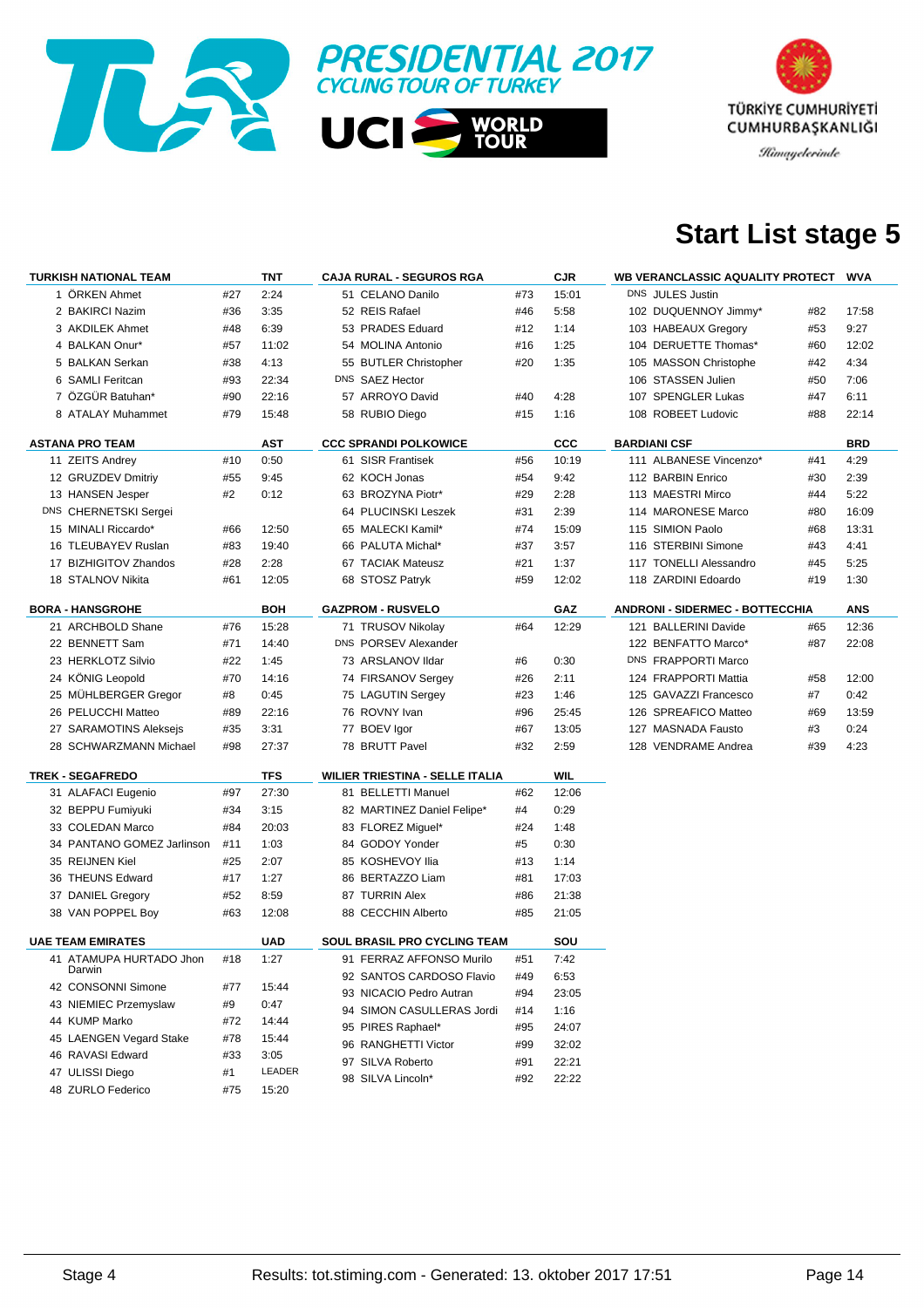



# **Start List stage 5 (detailed)**

| <b>TURKISH NATIONAL TEAM</b>      |             | TNT    | <b>CAJA RURAL - SEGUROS RGA</b>        |             | <b>CJR</b> | WB VERANCLASSIC AQUALITY PROTECT       |             | WVA   |
|-----------------------------------|-------------|--------|----------------------------------------|-------------|------------|----------------------------------------|-------------|-------|
| 1 ORKEN Ahmet                     | 10007508790 | 2:24   | 51 CELANO Danilo                       | 10010991902 | 15:01      | DNS JULES Justin                       | 10049906480 |       |
| 2 BAKIRCI Nazim                   | 10005828165 | 3:35   | 52 REIS Rafael                         | 10006878900 | 5:58       | 102 DUQUENNOY Jimmy*                   | 10009806074 | 17:58 |
| 3 AKDILEK Ahmet                   | 10009267524 | 6:39   | 53 PRADES Eduard                       | 10006737238 | 1:14       | 103 HABEAUX Gregory                    | 10002416900 | 9:27  |
| 4 BALKAN Onur*                    | 10009197301 | 11:02  | 54 MOLINA Antonio                      | 10009191540 | 1:25       | 104 DERUETTE Thomas*                   | 10009365837 | 12:02 |
| 5 BALKAN Serkan                   | 10009712310 | 4:13   | 55 BUTLER Christopher                  | 10006919417 | 1:35       | 105 MASSON Christophe                  | 10049906682 | 4:34  |
| 6 SAMLI Feritcan                  | 10008683100 | 22:34  | DNS SAEZ Hector                        | 10008682793 |            | 106 STASSEN Julien                     | 10007969643 | 7:06  |
| 7 ÖZGÜR Batuhan*                  | 10060263252 | 22:16  | 57 ARROYO David                        | 10002526327 | 4:28       | 107 SPENGLER Lukas                     | 10007803127 | 6:11  |
| 8 ATALAY Muhammet                 | 10007593868 | 15:48  | 58 RUBIO Diego                         | 10006555867 | 1:16       | 108 ROBEET Ludovic                     | 10008638539 | 22:14 |
| MAN Filip Branko                  | 10001314938 |        | MAN Eugenio Goikoetxea                 | 10042177196 |            | MAN Frédéric Amorison                  | 10001544102 |       |
|                                   |             |        | Urreaga                                |             |            |                                        |             |       |
| <b>ASTANA PRO TEAM</b>            |             | AST    | <b>CCC SPRANDI POLKOWICE</b>           |             | <b>CCC</b> | <b>BARDIANI CSF</b>                    |             | BRD   |
| 11 ZEITS Andrey                   | 10004703672 | 0:50   | 61 SISR Frantisek                      | 10007503134 |            | 111 ALBANESE Vincenzo*                 | 10009505475 | 4:29  |
| 12 GRUZDEV Dmitriy                | 10004828459 | 9:45   |                                        | 10008032287 | 10:19      | 112 BARBIN Enrico                      | 10006467860 | 2:39  |
| 13 HANSEN Jesper                  | 10006828174 | 0:12   | 62 KOCH Jonas                          |             | 9:42       | 113 MAESTRI Mirco                      | 10006684896 | 5:22  |
| DNS CHERNETSKI Sergei             | 10006658426 |        | 63 BROZYNA Piotr*                      | 10009765254 | 2:28       | 114 MARONESE Marco                     | 10010084344 | 16:09 |
| 15 MINALI Riccardo*               | 10009027852 | 12:50  | 64 PLUCINSKI Leszek                    | 10007994194 | 2:39       | 115 SIMION Paolo                       | 10006904057 | 13:31 |
| 16 TLEUBAYEV Ruslan               | 10003264941 | 19:40  | 65 MALECKI Kamil*                      | 10008628637 | 15:09      | 116 STERBINI Simone                    | 10008696032 | 4:41  |
| 17 BIZHIGITOV Zhandos             | 10007219309 | 2:28   | 66 PALUTA Michal*                      | 10007946506 | 3:57       | 117 TONELLI Alessandro                 | 10007527786 | 5:25  |
| 18 STALNOV Nikita                 | 10010041100 | 12:05  | 67 TACIAK Mateusz                      | 10002832077 | 1:37       | 118 ZARDINI Edoardo                    | 10005658114 | 1:30  |
| MAN Dmitri Sedoun                 | 10001137318 |        | 68 STOSZ Patryk                        | 10007951455 | 12:02      | MAN Roberto Reverseri                  | 10002233004 |       |
|                                   |             |        | MAN Piotr Wadecki                      | 10001221877 |            |                                        |             |       |
| <b>BORA - HANSGROHE</b>           |             | BOH    |                                        |             |            | <b>ANDRONI - SIDERMEC - BOTTECCHIA</b> |             | ANS   |
| 21 ARCHBOLD Shane                 | 10005506651 | 15:28  | <b>GAZPROM - RUSVELO</b>               |             | GAZ        | 121 BALLERINI Davide                   | 10008661777 | 12:36 |
| 22 BENNETT Sam                    | 10006599519 | 14:40  | 71 TRUSOV Nikolay                      | 10002832279 | 12:29      | 122 BENFATTO Marco*                    | 10004509268 | 22:08 |
| 23 HERKLOTZ Silvio                | 10007583158 | 1:45   | DNS PORSEV Alexander                   | 10005890712 |            | DNS FRAPPORTI Marco                    | 10004501891 |       |
| 24 KONIG Leopold                  | 10003272217 | 14:16  | 73 ARSLANOV Ildar                      | 10008661272 | 0:30       | 124 FRAPPORTI Mattia                   | 10008672891 | 12:00 |
| 25 MUHLBERGER Gregor              | 10007631557 | 0:45   | 74 FIRSANOV Sergey                     | 10002652528 | 2:11       | 125 GAVAZZI Francesco                  | 10003200475 | 0:42  |
| 26 PELUCCHI Matteo                | 10005390352 | 22:16  | 75 LAGUTIN Sergey                      | 10002302015 | 1:46       | 126 SPREAFICO Matteo                   | 10008198201 | 13:59 |
| 27 SARAMOTINS Aleksejs            | 10002879062 | 3:31   | 76 ROVNY Ivan                          | 10003270904 | 25:45      | 127 MASNADA Fausto                     | 10008912563 | 0:24  |
| 28 SCHWARZMANN                    | 10006670954 | 27:37  | 77 BOEV Igor                           | 10005914758 | 13:05      | 128 VENDRAME Andrea                    | 10009392412 | 4:23  |
| Michael                           |             |        | 78 BRUTT Pavel                         | 10002314947 | 2:59       | MAN Alessandro Spezialetti             | 10051422108 |       |
| MAN Enrico Poitschke              | 10001631206 |        | MAN Aleksei Markov                     | 10001347472 |            |                                        |             |       |
| <b>TREK - SEGAFREDO</b>           |             | TFS    | <b>WILIER TRIESTINA - SELLE ITALIA</b> |             | WIL        |                                        |             |       |
| 31 ALAFACI Eugenio                | 10006114620 | 27:30  | 81 BELLETTI Manuel                     | 10003073062 | 12:06      |                                        |             |       |
| 32 BEPPU Fumiyuki                 | 10002523596 | 3:15   | 82 MARTINEZ Daniel                     | 10009226401 | 0:29       |                                        |             |       |
| 33 COLEDAN Marco                  | 10004739442 | 20:03  | Felipe*                                |             |            |                                        |             |       |
| 34 PANTANO GOMEZ                  | 10004641937 | 1:03   | 83 FLOREZ Miguel*                      | 10010984020 | 1:48       |                                        |             |       |
| Jarlinson                         |             |        | 84 GODOY Yonder                        | 10008674208 | 0:30       |                                        |             |       |
| 35 REIJNEN Kiel                   | 10006570924 | 2:07   | 85 KOSHEVOY Ilia                       | 10006887687 | 1:14       |                                        |             |       |
| 36 THEUNS Edward                  | 10007079970 | 1:27   | 86 BERTAZZO Liam                       | 10006903754 | 17:03      |                                        |             |       |
| 37 DANIEL Gregory                 | 10007897602 | 8:59   | 87 TURRIN Alex                         | 10008897409 | 21:38      |                                        |             |       |
| 38 VAN POPPEL Boy                 | 10003322939 | 12:08  | 88 CECCHIN Alberto                     | 10006003876 | 21:05      |                                        |             |       |
| MAN Dirk Demol                    | 10000861462 |        | MAN Luca Scinto                        | 10001012824 |            |                                        |             |       |
|                                   |             |        |                                        |             |            |                                        |             |       |
| <b>UAE TEAM EMIRATES</b>          |             | UAD    | <b>SOUL BRASIL PRO CYCLING TEAM</b>    |             | SOU        |                                        |             |       |
| 41 ATAMUPA HURTADO<br>Jhon Darwin | 10006916080 | 1:27   | 91 FERRAZ AFFONSO<br>Murilo            | 10006885364 | 7:42       |                                        |             |       |
| 42 CONSONNI Simone                | 10007890730 | 15:44  | 92 SANTOS CARDOSO<br>Flavio            | 10005671450 | 6:53       |                                        |             |       |
| 43 NIEMIEC Przemyslaw             | 10001426890 | 0:47   |                                        | 10003232912 |            |                                        |             |       |
| 44 KUMP Marko                     | 10004611726 | 14:44  | 93 NICACIO Pedro Autran                | 10006489987 | 23:05      |                                        |             |       |
| 45 LAENGEN Vegard<br>Stake        | 10006535356 | 15:44  | 94 SIMON CASULLERAS<br>Jordi           |             | 1:16       |                                        |             |       |
| 46 RAVASI Edward                  | 10009703620 | 3:05   | 95 PIRES Raphael*                      | 10015145017 | 24:07      |                                        |             |       |
| 47 ULISSI Diego                   | 10005467952 | LEADER | 96 RANGHETTI Victor                    | 10023467415 | 32:02      |                                        |             |       |
| 48 ZURLO Federico                 | 10007585077 | 15:20  | 97 SILVA Roberto                       | 10003233417 | 22:21      |                                        |             |       |
| MAN Bruno Vicino                  | 10035836531 |        | 98 SILVA Lincoln*                      | 10015763692 | 22:22      |                                        |             |       |
|                                   |             |        | MAN Benedito Tadeu                     | 10054881974 |            |                                        |             |       |